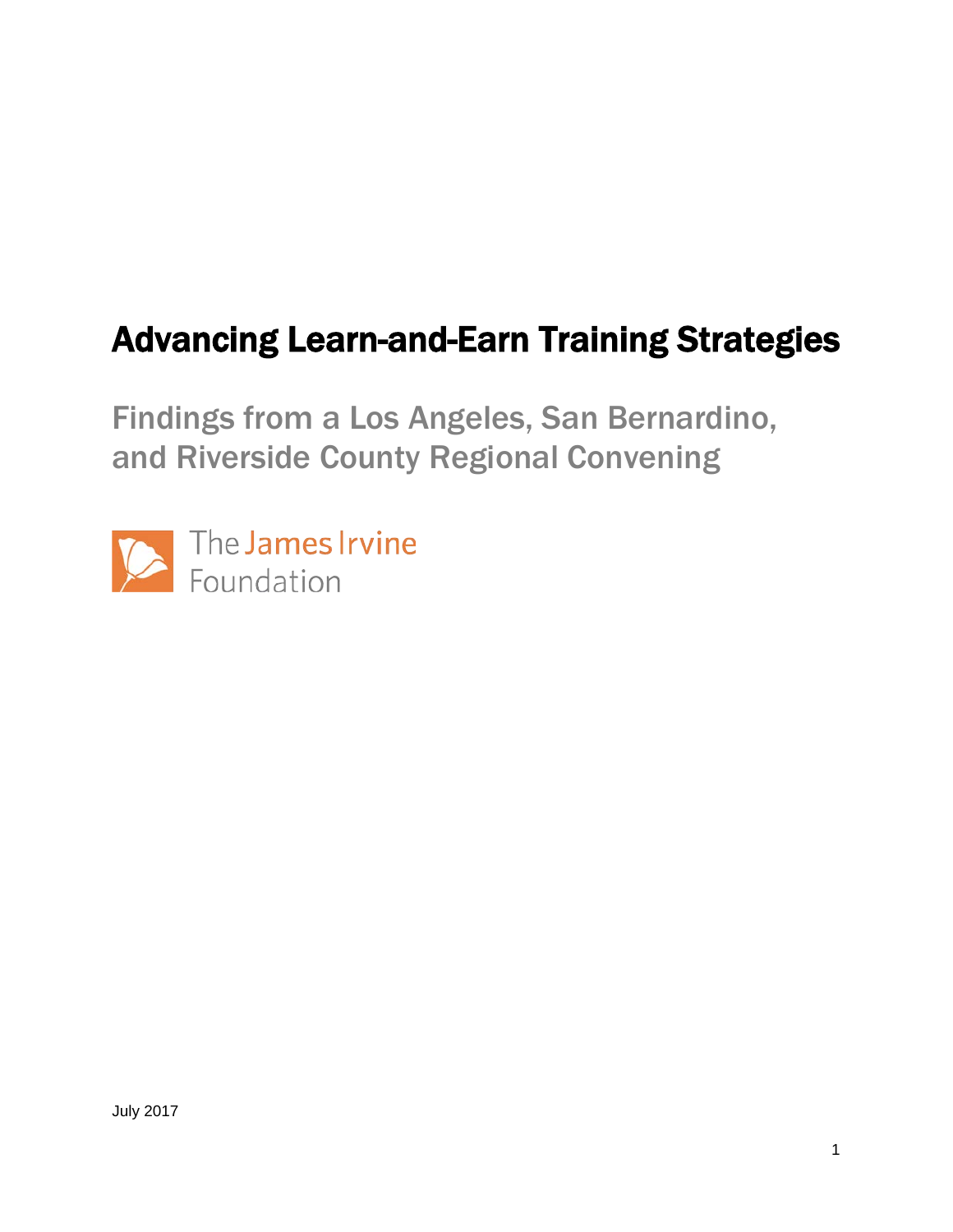# Introduction

Dear Colleagues,

At the James Irvine Foundation, our mission is to expand opportunity for the people of California. In 2016, we [announced our evolving focus](https://www.irvine.org/blog/irvine-evolving-focus) of expanding economic and political opportunity for families and young adults who are working but struggling with poverty. To advance these mutually reinforcing goals, our team has focused on a body of work around career readiness and living-wage work, with the objective of identifying solutions that:

- Improve opportunities for job and entrepreneurship training that lead to quality jobs
- Identify more ways to provide credentials that lead to a family-sustaining career
- Create higher-quality jobs that help employers grow their business, including by increasing small business capital for entrepreneurs
- Identify successful models of matching employers with lower- or middle-skilled workers

A guiding principle in our work is [listening and learning](https://www.irvine.org/blog/engaging-grantees-californians-to-inform-our-strategy) — and also sharing back what we are hearing. Last year the Foundation hosted [listening sessions across California](https://www.cavoices.net/) to hear directly from low-wage workers. And throughout the past year, our team at the Foundation has been making pilot grants, conducting research, and engaging in conversations to ensure that our strategy is informed by the deep knowledge and effective models that already exist in the field. Based on those interactions, we realized there are a number of areas where generative discussions could be beneficial not only to us, but to the entire field, helping to reveal the current landscape and also to identify potential new ideas.

In that spirit, we spent the spring and summer of 2017 speaking to and convening practitioners and field experts across the state. This document shares the findings from one of those convenings focused on "Learn-and-Earn" strategies, which help workers connect to and advance in middle-wage careers. The convening was held in Los Angeles and included participants from the Los Angeles, Riverside, and San Bernardino counties — but our hope is that the lessons learned are applicable across California.

This document contains two parts:

- 1) An **executive summary** that provides an overview of the process we undertook and the key insights that we gleaned
- 2) A **detailed synthesis** of what we learned through research, interviews, and discussions at the convening

In designing these convenings, we realized that we could only scratch the surface on these important topics. Rather than serving as a compendium of information on learn-and-earn strategies, this document is intended to add to the already-rich work of organizations that are advancing efforts to help workers connect to middle-wage jobs and businesses to find the talent they need. Our goal in sharing this information is to help you learn from the work of others and surface new understanding, connections, and ideas.

We invite you to also review the findings from our other regional convenings on our website at [www.irvine.org/learning.](http://www.irvine.org/learning)

Thank you for engaging on this important topic.

Warmly,

Elizabeth González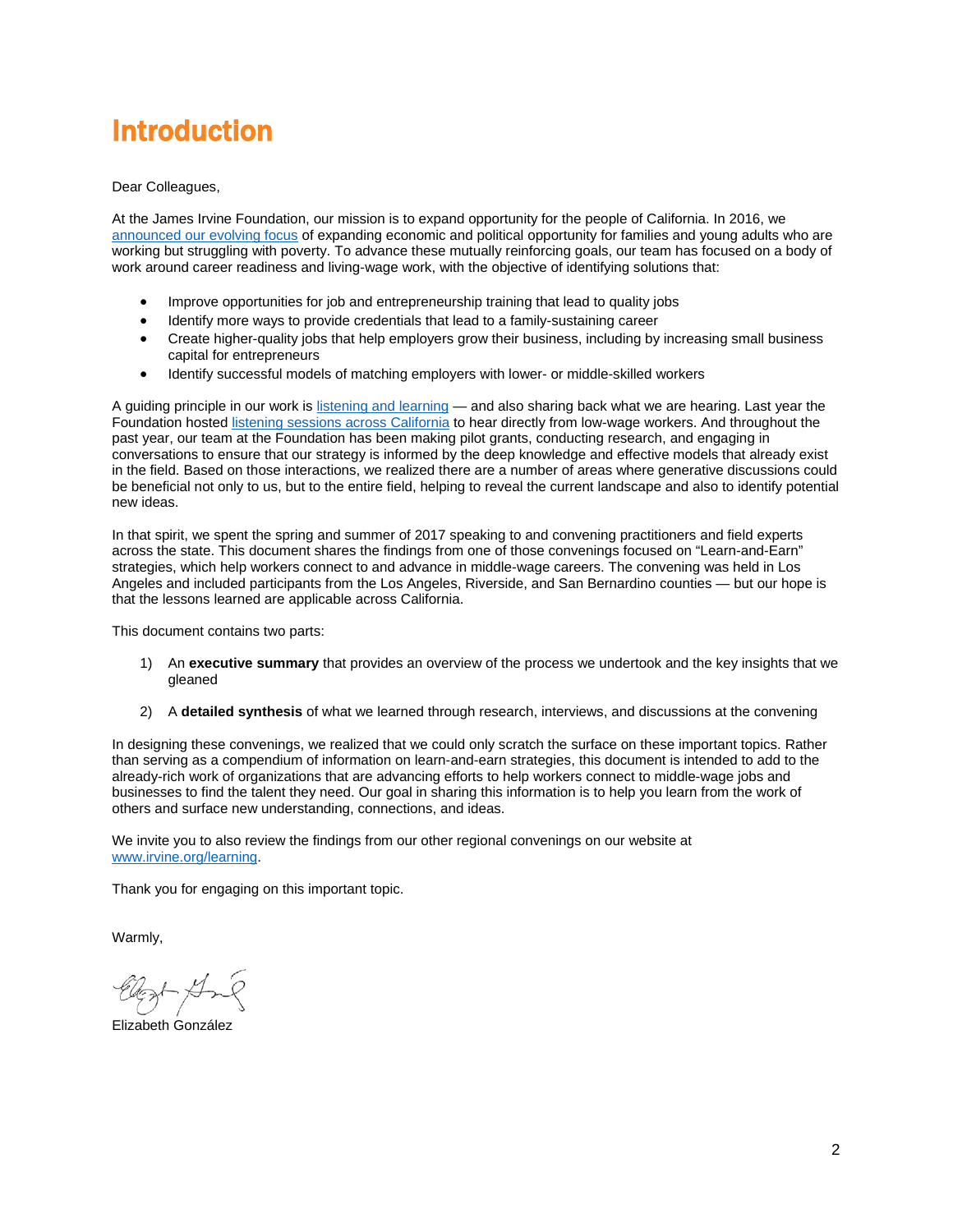# **Table of Contents**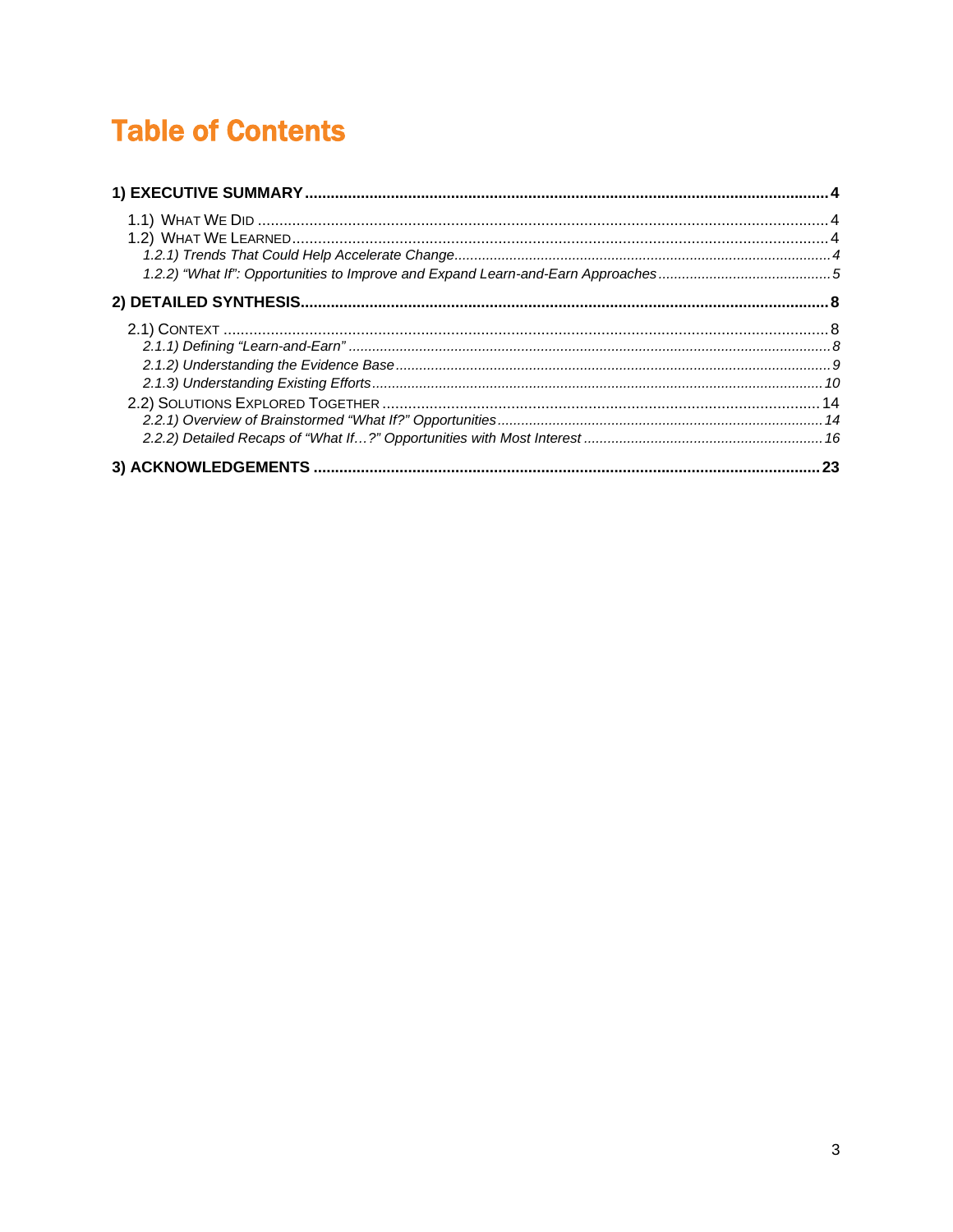# <span id="page-3-0"></span>1) Executive Summary

# <span id="page-3-1"></span>1.1) What We Did

At the Irvine Foundation's first Career Readiness and Living-Wage Work convening of grantees and field leaders in the spring of 2017, participants came together to share their perspectives on the challenges and opportunities across the California workforce and employment landscape. Attendees painted a bold "better future" in which workers attain the right sets of skills that are valued by employers, thereby advancing, thriving, and being in a position to better support their families. To get to that better future, attendees identified a set of topics for deeper exploration, one of which was **understanding how learn-and-earn strategies can help workers connect to jobs and advance into middle-wage careers**.

Given the strong work in Los Angeles, Riverside, and San Bernardino counties to advance learn-and-earn models, in July we convened field experts from these regions to further explore this topic and understand what opportunities exist to further expand the impact of learn-and-earn models in different industries and across the state. And while these models can range from high school summer internships to multi-year apprenticeships, we focused on those learn-and-earn strategies that help workers who have already completed high school connect to full-time, middlewage careers.

To prepare for this convening, we reviewed existing research and interviewed participants to understand the landscape of existing efforts in the broader region, including what's working, what challenges exist, and what opportunities lie ahead. In advance of our time together, we synthesized and shared with participants what we read, heard, and observed so our group could come together with a common baseline understanding. We then spent the majority of our time together exploring potential solutions—or "What if's"—for expanding the use and impact of learnand-earn models.

In the following section is a summary of what we learned through research, interviews, and discussions at the convening.

# <span id="page-3-2"></span>1.2) What We Learned

Across California, there are many people who are working but still struggling with poverty. They are looking for better ways to provide for themselves and their families. At the same time, employers across the state are looking to fill over one million middle-skill, middle-wage jobs over the coming years. To bridge this gap, there is strong promise in learnand-earn strategies, which include a wide range of models that allow workers to gain critical skills while they are earning income.

Across the range of learn-and-earn models, registered apprenticeships have been the most studied, demonstrating clear and tangible benefits to workers, employers, and the economy. Apprenticeships are often considered the "gold standard" in connecting workers to middle-wage jobs, but the model has challenges. That's why organizations across the state are taking some of the traditional elements of the apprenticeship model and recombining them, adding to them, and adapting them into their own learn-and-earn strategies.

### <span id="page-3-3"></span>1.2.1) Trends That Could Help Accelerate Change

Through our discussions before and during the convening, there was a strong sense that now is an opportune moment for expanding the prevalence and quality of learn-and-earn programs in California. Participants identified a number of important trends that are forcing employers to challenge the status quo around how they attract and retain talent, making them increasingly open to new approaches, particularly learn-and-earn programs. These trends include: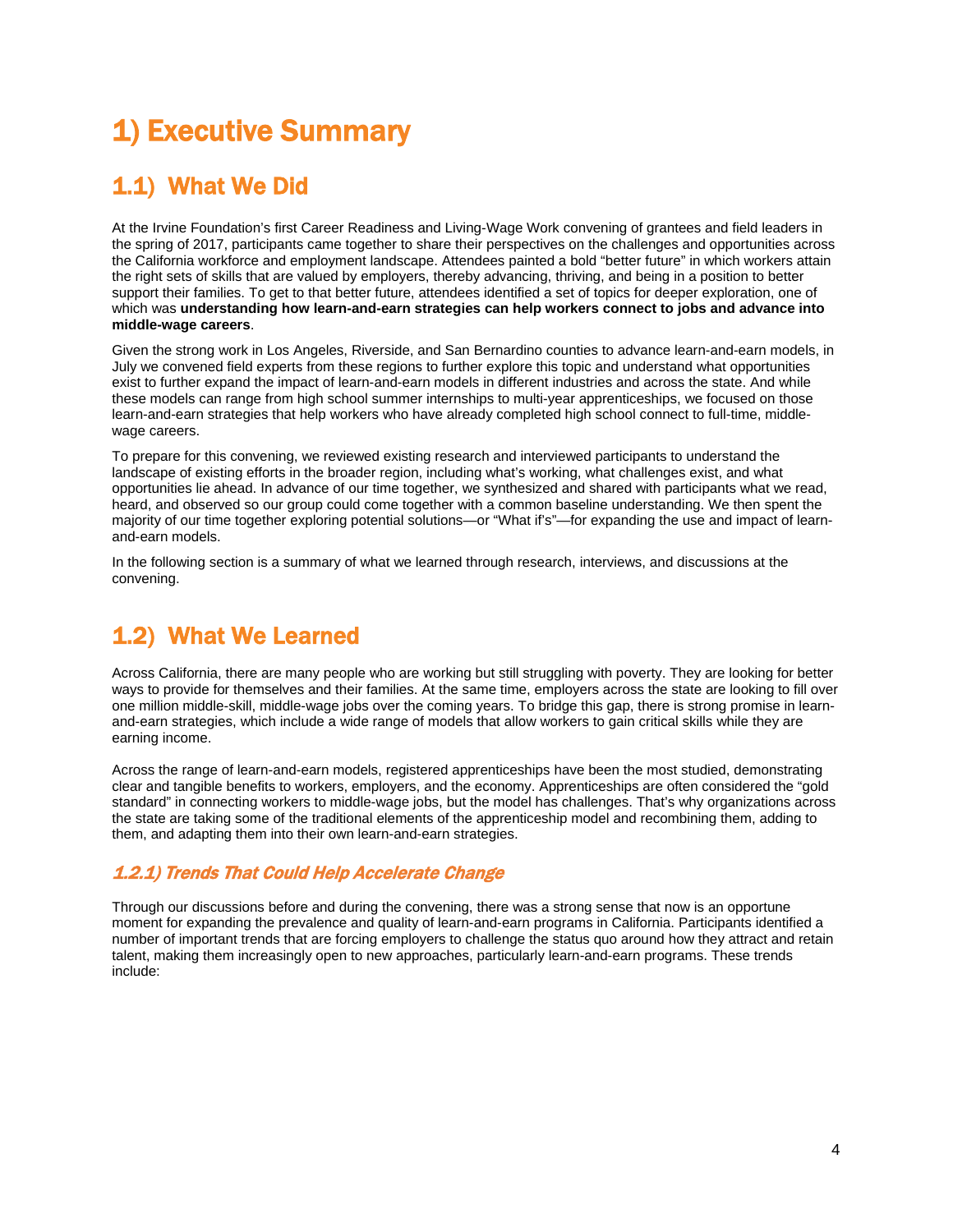#### **Key Trends**

- 1. **A strong economy with low unemployment rates.** As unemployment rates decrease and wages tick upward, many employers are struggling to hire and retain quality workers. Learn-andearn programs can be an effective way to help employers to find new workers, equip them with job-ready skills, and retain them in the long term.
- 2. **The "silver tsunami" of aging workers.** In many industries, a large number of baby boomers are expected to retire in the coming years, leaving many middle-skill jobs and management positions open. Some employers are exploring ways to use learn-and-earn strategies not only to recruit new workers, but also to train existing employees in new skills in order to fill these critical roles.
- 3. **Increased automation and rapid technological advancements.** With the rise of automation, artificial intelligence, and the speed of technological advancements, millions of jobs could be at risk over the coming decades. At the same time, entirely new categories of jobs are emerging and require dramatically different skills. This pace of change is causing many businesses to realize the inefficiency of having students learn a set of skills in a classroom and then years later hope they can apply that knowledge in the workplace. Instead, many employers are looking for training and hiring models that incorporate on-the-job training so workers can better adapt to the changing nature of work.
- 4. **Increasing public demand for diversity, equity, and inclusion in the workplace.** Employers in many industries are taking a critical look at their own diversity, equity, and inclusion practices as the U.S. workforce (and companies' customers) becomes more diverse and demand the same from companies. Because learn-and-earn strategies allow workers to learn on the job alongside company mentors, they can serve as promising strategies to reach workers that may be overlooked in traditional recruiting methods.
- 5. **Employers' openness to rethinking required credentials and experience.** For many years, employers have inflated the credentials required for many jobs, defaulting to hiring workers with two- and four-year degrees and then investing even more time and resources to train them on the technical skills it takes to do the job. However, given employers' struggles to fill middle-skills positions, some have begun to explore alternative models in which workers without a formal degree can learn on the job while also attending targeted classroom trainings, thereby increasing workers' industry- and job-specific readiness.
- 6. **Employers' willingness to collaborate to address their shared lower- and middle-skill talent needs.** While companies may be fiercely competitive over high-skilled and senior-level talent, they appear to be more open to collaborate to fill lower- and middle-skill positions. This has led to a number of industry collaborations for learn-and-earn strategies in which employers work together to train cohorts of workers.

### <span id="page-4-0"></span>1.2.2) "What If": Opportunities to Improve and Expand Learn-and-Earn Approaches

Building off these key trends and the strong set of existing models, participants identified a range of opportunities to enhance learning-related efforts, earning-related efforts, and system-wide efforts that shape the context in which learn-and-earn strategies are implemented. Before and during the convening, participants identified a number of "What if…?" ideas for how to improve and expand learn-and-earn strategies, ultimately honing in on **four areas of opportunity** around which there was significant interest and enthusiasm. Detailed recaps of breakout groups' discussions of each of these opportunities can be found on pages 17-23.

# **1 What if… learn-and-earn strategies could serve as a critical way to address biases — such as race, class, gender, and sexual orientation — and other barriers to employment?**

Many participants voiced a desire for learn-and-earn strategies to benefit all types of workers, even those who face biases or barriers to employment, and see learn-and-earn programs as a strong avenue through which employers can proactively add diverse and valuable workers to their teams.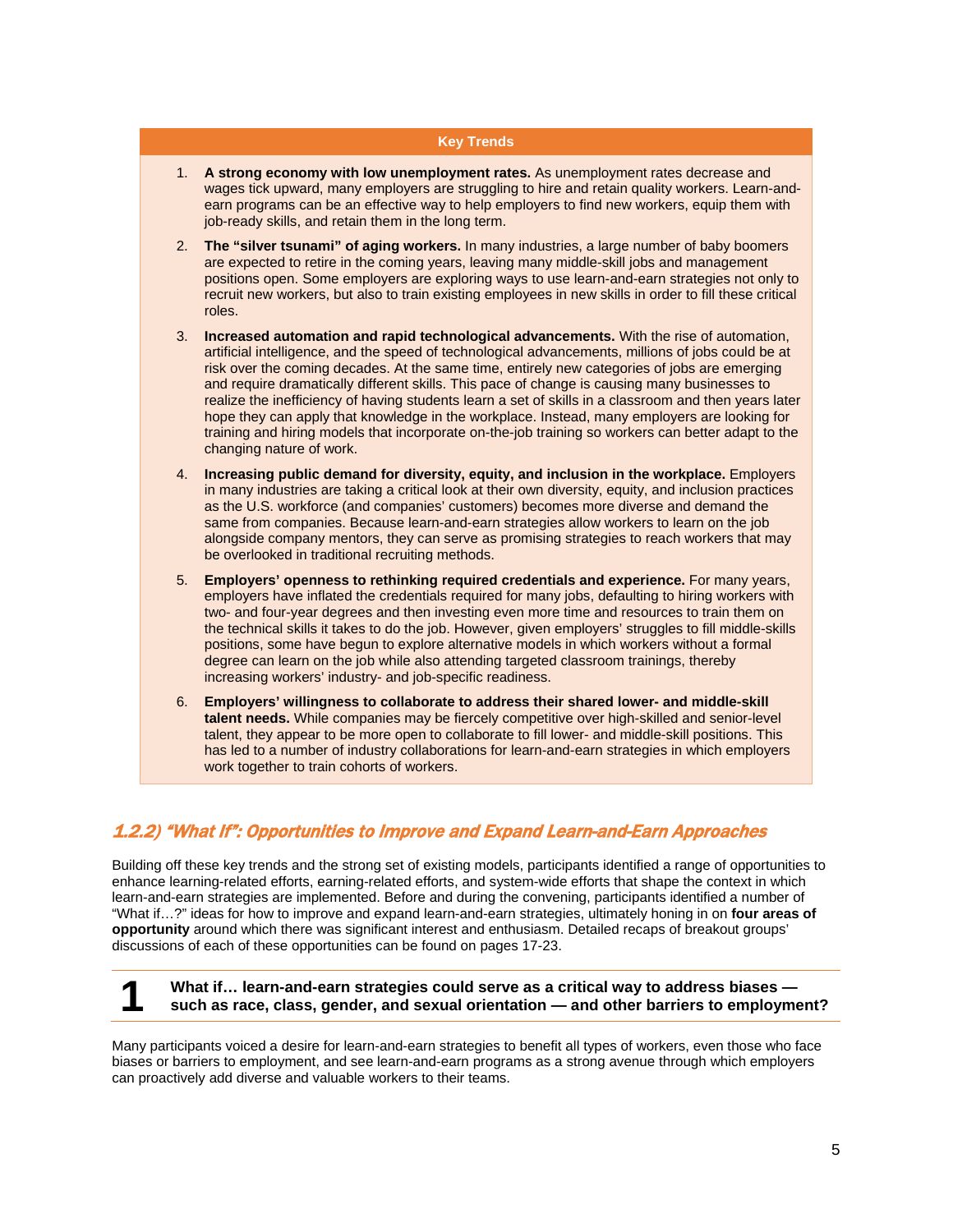**Learn-and-earn can be an effective method for combatting hiring bias.** By providing workers with a foot-in-the door that is outside of traditional talent pipelines, these strategies can help workers learn on the job, steadily gain valuable skills, and demonstrate their value to employers over time. To accelerate these effects, though, a number of practices may need to change. For instance, some noted that employers are slowly undergoing a mindset shift—from seeing diversity as a "liability" that they need to mitigate against to seeing it as an "asset" that helps their companies connect to an increasingly diverse customer and supplier network. By helping employers understand the value of diversity, elevating those that embrace it, and developing learn-and-earn programs that serve as a diversity pipeline, many see an opportunity for organizations to help workers overcome bias in finding jobs and help employers find diverse talent.

**Learn-and-earn can be a way to help those with barriers to employment.** For workers with barriers to employment, such as opportunity youth and re-entry populations, learn-and-earn strategies can help these workers earn income right away while learning workplace and life skills with the help of mentors and classroom training. Additionally, the costs of the supplementary supports that these workers may need could be subsidized by the public and/or philanthropic sectors, helping incentivize employers to hire these workers and enable them progress into traditional employment.

#### What if… we develop better ways for employers, education providers, and industry associations to co-develop training programs and credentials that address critical market needs? **associations to co-develop training programs and credentials that address critical market needs?**

Participants identified a need for better communication among employers, training providers, workers, and funders (both public and philanthropic) to break down silos, enabling them to collaborate better to deploy learn-and-earn programs. These silos oftentimes result from a lack of common understanding among the different stakeholders of the wide spectrum of potential approaches, a lack of common definitions that enable comparisons across approaches, and the perceptions associated with specific terms.

**There is a wide spectrum of approaches.** The spectrum of learn-and-earn approaches includes everything from paid summer internships for high-school students to formal apprenticeship programs for working adults. And while "earning" is a core component of learn-and-earn strategies, some acknowledge that unpaid opportunities like unpaid internships or some pre-apprenticeship training programs can be a necessary on-ramp to some learn-and-earn programs.

**It can be hard to understand where similarities and differences exist.** A number of formal, federally recognized programs like registered apprenticeships or on-the-job training have clear definitions, requirements, and dedicated public funding streams. However, programs that serve a similar function — for example, training workers while they are earning income and helping them advance at companies — are often harder to define and compare across organizations. This variation represents a challenge for training organizations looking to describe their work, for companies trying to understand the nuances among different programs, and for workers trying to make a choice of which program to pursue.

**There is a perceived connection between "apprenticeships" and organized labor.** There is political sensitivity in describing learn-and-earn strategies, especially with employers. Employers may be more eager to explore "learn-andearn" programs, as opposed to "apprenticeships" because they associate the term with organized labor. Some training programs work diligently to educate employers on the difference, while others take a different tactic and describe such training in terms that resonate with more employers.

#### **3 What if… we rethink how to best engage employers so they recognize the value of investing in learn-and-earn programs?**

Employers are fundamental to successful learn-and-earn programs, and finding new ways to engage companies and industries was a theme through many conversations.

**There is a business case to be made for learn-and-earn.** A number of organizations are exploring ways to make the business case to employers and help them understand how learn-and-earn strategies can fit into their talent strategy and drive bottom line results. By focusing on metrics that employers value, such as reducing turnover or increasing productivity, training organizations can demonstrate how they can add value or reduce costs for employers. Additionally, many employers do not have large talent departments and may not know what specific skills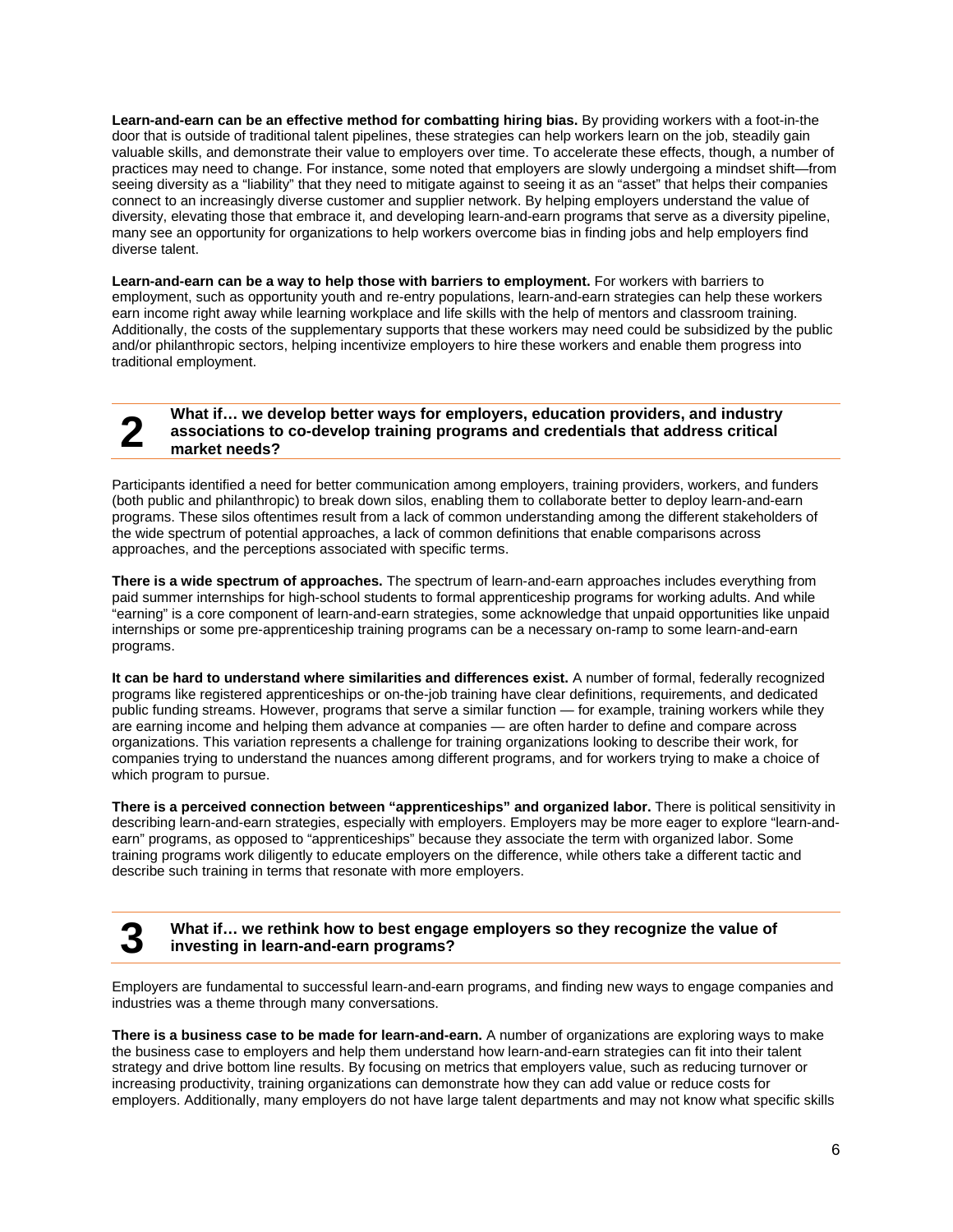they need or what career pathways may be available. Helping companies map these paths and customize learn-andearn programs to help workers advance along them is an important value-add that workforce organizations can provide.

**There are different schools of thought for how to compel private sector companies to participate.** While many organizations are working to help employers, some question what could be done to compel them to invest more in talent development and workplace learning in a way that helps workers from all backgrounds. Some participants highlighted that in Germany and other parts of the world, employers are mandated to invest in workplace training programs, which represents an additional funding stream than what is typically available in the U.S. However, others point to the significant costs of onboarding and training workers and argue that participating businesses should receive subsidies, either through workforce development funding or tax credits.

#### **4 What if… we clarify and expand what counts as a "credential" so workers can better translate their life experiences into demonstrable competencies valued by employers?**

Learn-and-earn models allow workers to learn in a variety of ways, such as in the classroom, on the job, or through other avenues, gaining critical experience that employers value. However, a challenge remains on how that learning can be catalogued and shared in a way that allows workers to demonstrate their skills while also giving employers confidence in the quality of those skills.

**There is an opportunity to shift how we think about "credentials".** Some believe that we need to think creatively about how to recognize the relevant skills of a diverse set of workers gain through all avenues of their life. For instance, if a person planned their own wedding or another major event, that experience may have helped them develop skills that can transfer to project management or formal event planning. Alternatively, a worker may have years of on-the-job experience in a computer program without a formal credential. There is an opportunity to help employers catalogue the individual skills and competencies that they need and communicate those skills effectively to the labor market, and help workers document their own skills in a way that is quality-controlled.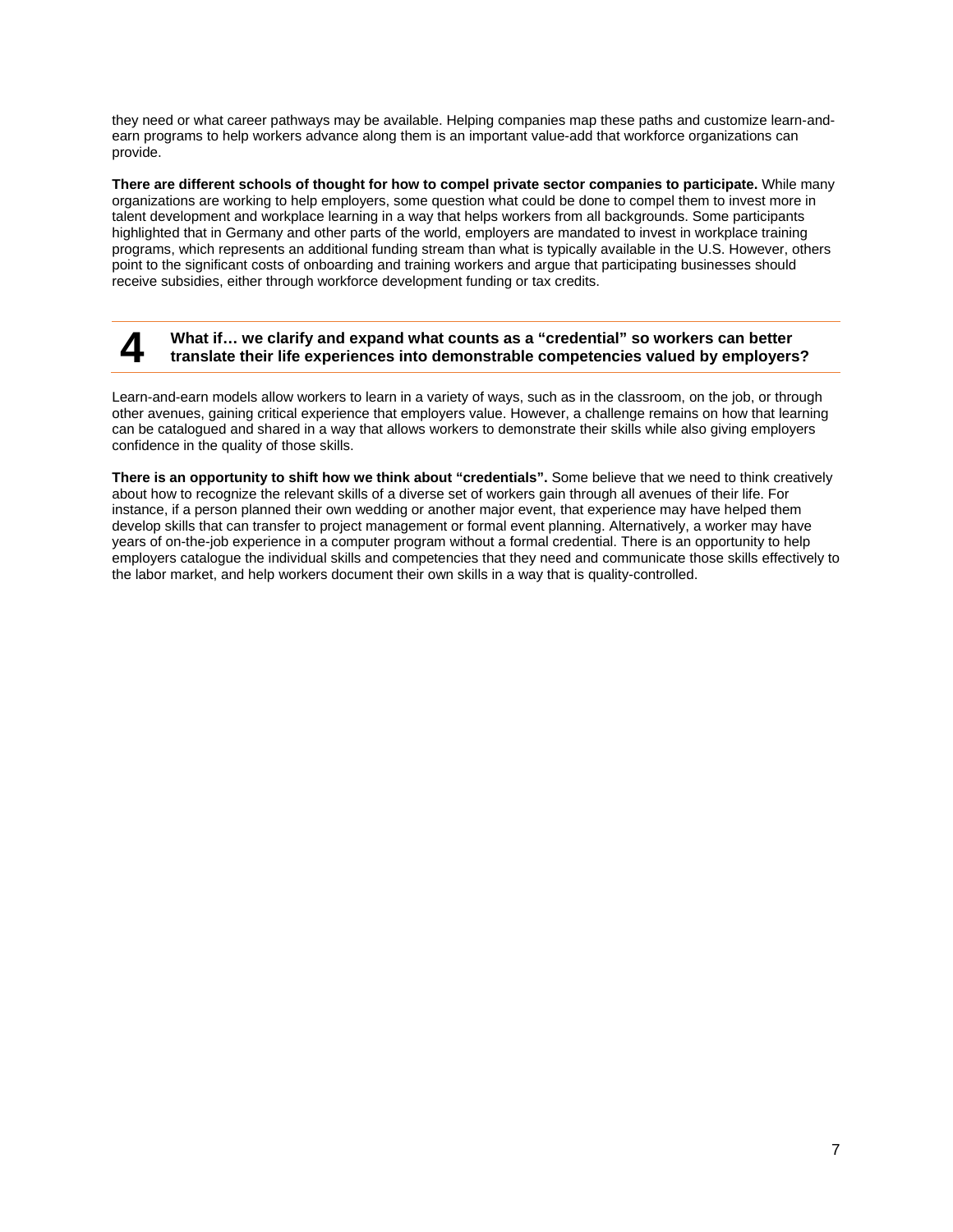# <span id="page-7-0"></span>2) Detailed Synthesis

# <span id="page-7-1"></span>2.1) Context

With workers looking for higher-paying jobs to support their families and employers looking to fill an estimated 1.5 million middle-skill job openings by 2025[1](#page-23-0), learn-and-earn programs that allow workers to gain critical skills while they are also earning income can play a critical role in bridging this gap.

## <span id="page-7-2"></span>2.1.1) Defining "Learn-and-Earn"

On its face, the term "learn-and-earn" seems self-explanatory: a job training approach in which a worker is both learning and earning at the same time. In reality, there is much nuance embedded in this simple term. Learn-andearn approaches can take a variety of forms, focus on various types of learning, and utilize a range of earning mechanisms:

- **Forms of learn-and-earn:** There are a number of different types of learn-and-earn, with **registered apprenticeships** oftentimes cited as the quintessential learn-and-earn model given the extensive evidence that exists of how registered apprenticeships successfully connect workers to middle-skill jobs and deliver strong returns on investment for employers. However, a number of additional strategies exist as well, such as:
	- o **On-the-job training (OJT)**, which includes a broad range of programs in which employers train workers in a number of skills while they are on the job.
	- o **Customized training** is when employers and education providers collaborate to train new or incumbent workers.
	- o **Transitional employment** targets workers with barriers to employment to help them enter or reenter the workforce.
	- o **Paid internships,** which can be a first step for learn-and-earn models if they are intentional about training and coaching interns. Unpaid internships and job shadowing would not be considered learn-and-earn since trainees don't earn during these programs.

Rather than being mutually exclusive, these strategies often work in concert. Many interviewees shared their own customized learn-and-earn models that piece together these and other strategies.

- **Types of learning:** There are different types of learning that are critical parts of learn-and-earn strategies. These include the development of:
	- o **Hard skills:** Many interviewees spoke about teaching technical skills as part of a learn-and-earn approach. These may be taught at regional community colleges as part of degree or certificate programs, in other classroom-based instruction, or even on the job.
	- o **"Soft" skills:** While these skills go by a number of different names, interviewees agreed on their importance along hard skills. In general, these included:
		- **Essential personal and interpersonal skills,** such as cooperation, teamwork, grit, and perseverance.
		- **Workplace etiquette,** such as showing up on time, dressing appropriately, and working with supervisors.
		- **Job search skills,** such as creating resumes and preparing for job interviews.
- **Types of earning mechanisms:** There are a range of ways that workers earn income as part of a learnand-earn program:
	- o **From an employer:** In many cases, "earning" refers to the wage that a worker receives from an employer while they are on the job. That wage may be pre-determined (especially for apprenticeships), and funding may be split initially between the employer and the public sector (in the case of OJT).
	- o **From a separate entity:** In other cases, a separate entity (e.g., a nonprofit organization) is the employer of record that works with employers and the public sector to "place" workers at agreedupon rates. Before these workers are placed and while they are still being trained, these entities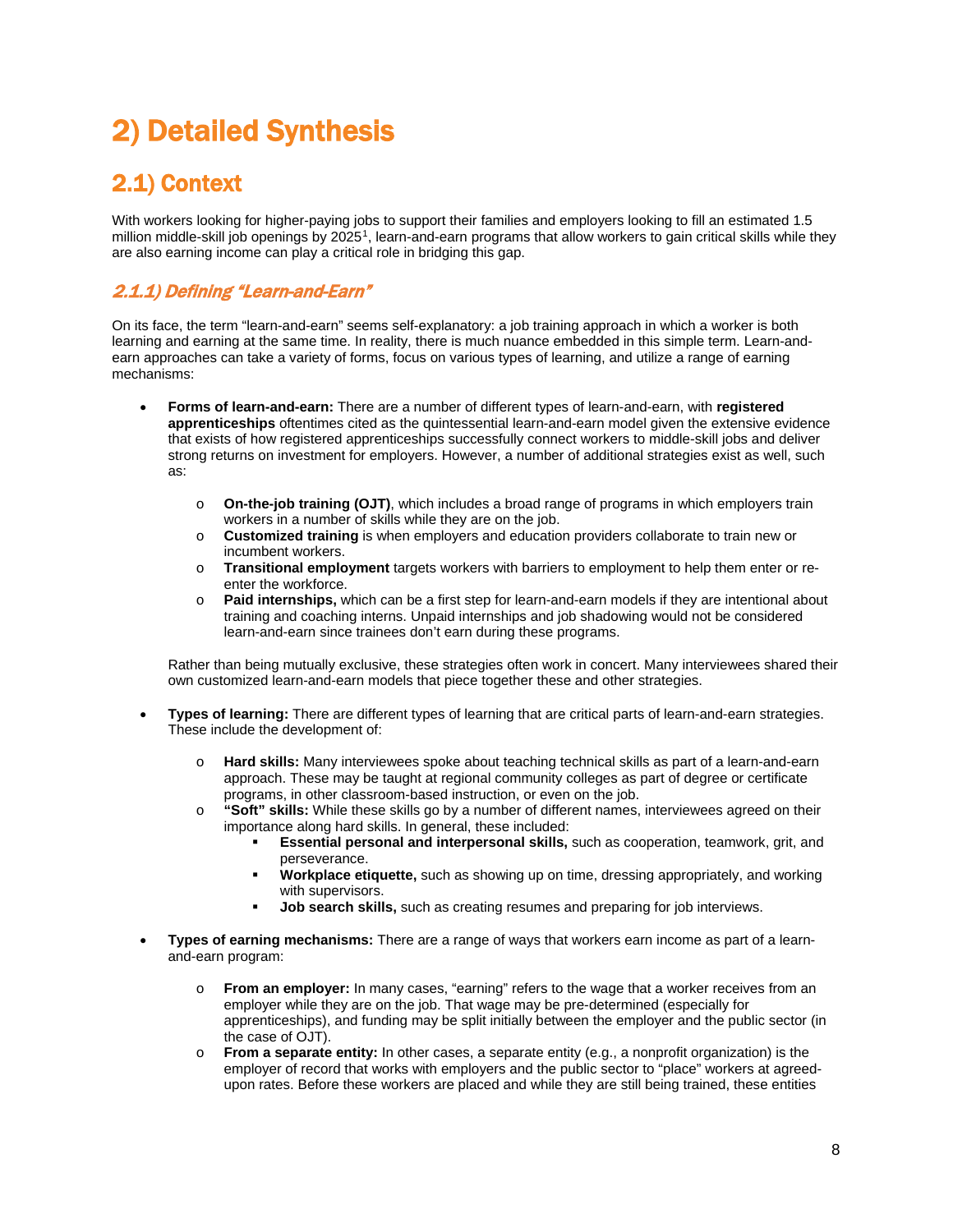sometimes pay a small stipend, providing additional monetary support for workers to complete their training.

### <span id="page-8-0"></span>2.1.2) Understanding the Evidence Base

Of all the types of learn-and-earn models, **registered apprenticeships** have been the most studied and often are considered the "gold standard" in connecting workers to middle-wage jobs. In California, registered apprenticeships have grown from 5[2](#page-23-1),763 in 2011<sup>2</sup> to 74,441 in 2016<sup>3</sup>. State and federal leaders continue to look for ways to expand them further. Registered apprenticeships have five components:

- Employers pay participants during their training
- Programs meet national standards for registration with the U.S. Department of Labor (DOL) or state apprenticeship agencies
- Programs provide both on-the-job learning and job-related classroom or technical instruction
- On-the-job learning is conducted under the direction of a mentor
- The training results in an industry-recognized credential that certifies occupational proficiency<sup>[4](#page-23-3)</sup>

#### *Benefits to workers*

Apprenticeships offer participants employment with compensation and benefits, skill development opportunities, free or low-cost classroom instruction in the short term, and a path to full-time, middle-skill, middle-wage jobs in the long term.

The financial benefit of apprenticeships is immediate and continues to grow over time:

- According to the DOL, 91 percent of apprentices are employed after completing apprenticeship programs, with an average starting salary above \$60,000.<sup>[5](#page-23-4)</sup>
- Apprentices receive benefits and incremental wage progression, starting at \$15 per hour on average<sup>[6](#page-23-5)</sup> and increasing to \$35 or more per hour, based on the trade and industry.[7](#page-23-6)
- Apprentices who complete the program earn about 1.4 times as much as non-participants with the same pre-apprenticeship history.[8](#page-23-7)
- Over the course of their careers, participants who complete an apprenticeship program earn \$300,000 more than non-participants.<sup>[9](#page-23-8)</sup>

Beyond direct monetary benefits, apprentices are able to develop both job-specific skills and transferable skills, such as leadership, teamwork, and critical thinking. Studies show that apprentices demonstrate greater leadership potential in a company than non-apprentices.[10](#page-23-9) In addition, apprenticeships help apprentices build work experience and a job network. Research shows that when apprentices compete for jobs against others in the labor market, they receive more job offers, are hired more quickly, and are paid higher starting wages.[11](#page-23-10) When they find a job in their chosen field, they are also more likely to experience higher job satisfaction.<sup>[12](#page-23-11)</sup>

#### *Benefits to employers and the economy*

Employers who invest in apprenticeships benefit in a number of ways as well, allowing them to establish a pipeline of skilled workers to meet their specific talent needs in a cost-effective way. In particular:

- Apprenticeship programs helped companies find skilled workers, evaluate those workers' skills, and identify which workers met their skill requirements.<sup>[13](#page-23-12)</sup>
- Full-time retention is a major benefit, as 91 percent of apprentices remain at their employer.[14](#page-23-13)
- Employers agreed that apprenticeships improve the firm's overall performance and gave them a competitive advantage over other firms.[15](#page-23-14)
- Safety trainings provided through learn-and-earn programs could lead to reduce worker compensation costs.[16](#page-23-15)
- Studies show that apprentices:
	- o Remain longer, better integrate into the company culture, have better morale and pride, and show greater leadership potential at the company<sup>[17](#page-24-0),[18](#page-24-1)</sup>
	- o Demonstrate a reduced need for supervision and flexibility to perform a variety of tasks<sup>[19](#page-24-2)</sup><br>O Are able to increase company productivity, bring new ideas to the workplace, improve reter
	- Are able to increase company productivity, bring new ideas to the workplace, improve retention, reduce turnover, and even led to greater customer satisfaction<sup>[20,](#page-24-3)[21](#page-24-4)</sup>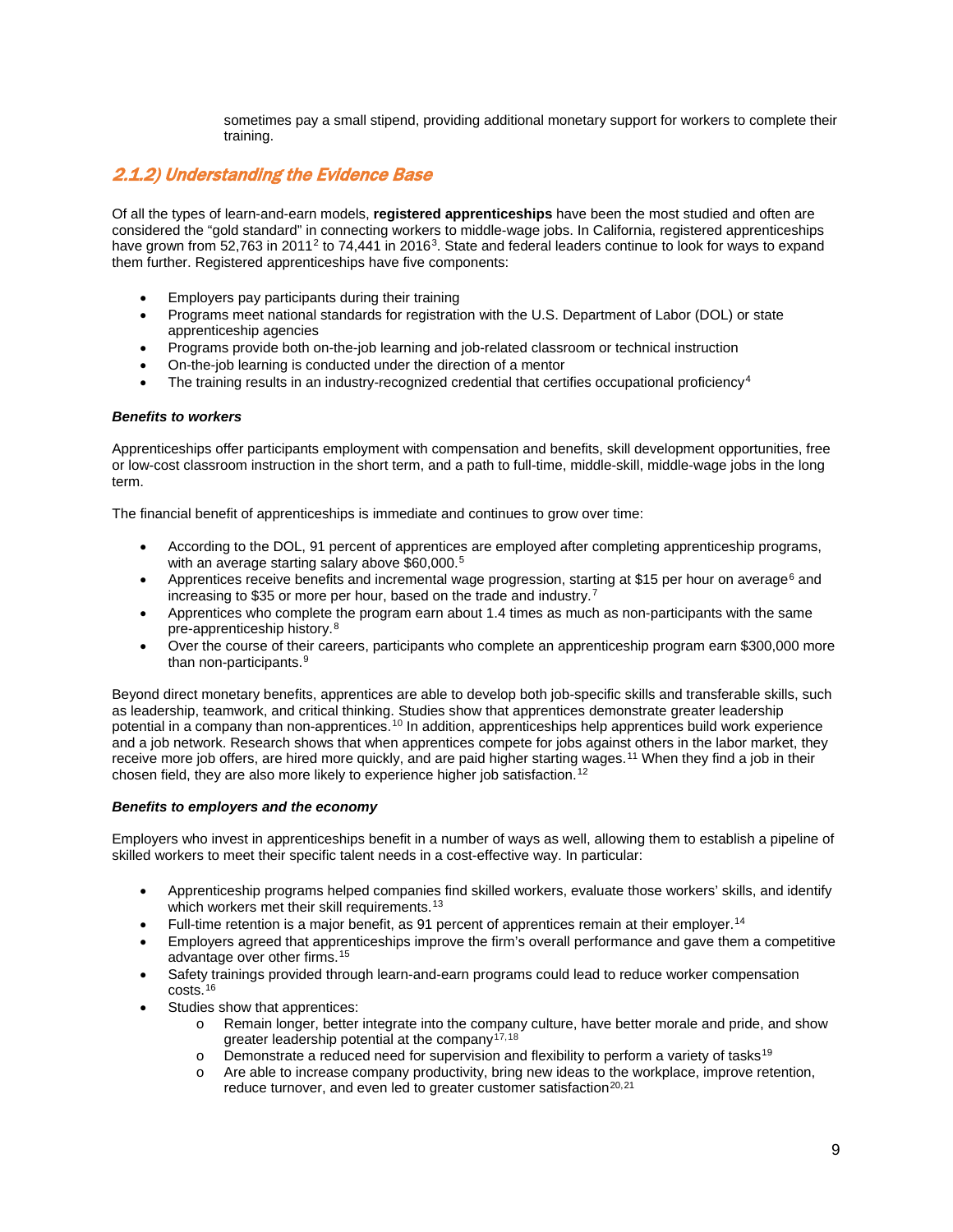When it comes to the bottom line, return-on-investment data suggest that apprenticeships make financial sense for businesses. Canadian businesses report \$1.47 in gains for every \$1 they invest in apprenticeships.<sup>[22](#page-24-5)</sup> And in the U.S., Siemens USA reports a 50-percent rate of return when comparing hiring apprentices to hiring from other channels.<sup>[23](#page-24-6)</sup> In New Hampshire, a medical assistant apprenticeship program had an internal rate of return of 40 percent.<sup>[24](#page-24-7)</sup>

Beyond individual employers, apprenticeships can benefit the economy and workforce development system broadly. A cost-benefit analysis of apprenticeships found that revenue from tax returns of newly employed apprentices yielded \$27 per dollar invested, with total benefits including unemployment insurance compensation and public assistance netting \$124,057 over the course of an apprentice's career.<sup>[25](#page-24-8)</sup>

#### *Challenges*

Despite these benefits, registered apprenticeships have shortcomings that have limited their usage. In particular, some employers are wary of apprenticeships due to their formal requirements (e.g., registration with the DOL or state agencies), long durations, the high degree of commitment required, and the perceived connection between apprenticeships and organized labor. In addition, apprenticeships have historically been concentrated in specific industries and do not always connect workers and businesses outside of those lines of work.

### <span id="page-9-0"></span>2.1.3) Understanding Existing Efforts

Beyond just apprenticeships, we heard how organizations are pursuing learn-and-earn strategies — what's working, what are the challenges, and what opportunities lie ahead. We have loosely categorized what we heard into three broad buckets:

- Learning-Related Efforts
- Earning-Related Efforts
- System-Level Efforts

In the following sections, we have provided additional detail related to each of these three areas.

#### *Learning-Related Efforts*

These are efforts focused on how to best equip workers with the skills they need, including hard skills, soft skills, and professional skills, while also supporting individuals' unique needs and starting points.

#### **Hard skills development**

Hard skills are tangible and teachable skills that allow workers to accomplish technical tasks. Typically, these skills can be a mix of general education plus industry-specific skills. Popular industries for learn-and-earn programs include healthcare, manufacturing, and logistics; interviewees are working to expand learn-and-earn programs to additional industries like technology and professional services.

Interviewees noted that one of the key aspects in teaching hard skills is to ensure that the teaching modality used adapts to the schedule and needs of both workers and employers. Some of these modalities include, among others:

- A supervisor teaching the participants the hard skills during work hours,
- Participants taking practical training sessions in a classroom (early morning or nights), with an emphasis on applying skills
- Participants attending a deep technical training, with a curriculum developed with the input of potential employers.

Some interviewees noted that in some cases, participants may need to complete basic coursework (often through pre-apprenticeships) to start the learn-and-earn program and any technical trainings.

#### **In your words:**

*"Middle-skills jobs may not be middle-wage jobs. It is important to understand which skills are more highly valued in the marketplace*

*"When teaching hard skills, getting input and buy-in from industry is critical."* 

*"Workers learn practical skills through practical methods."*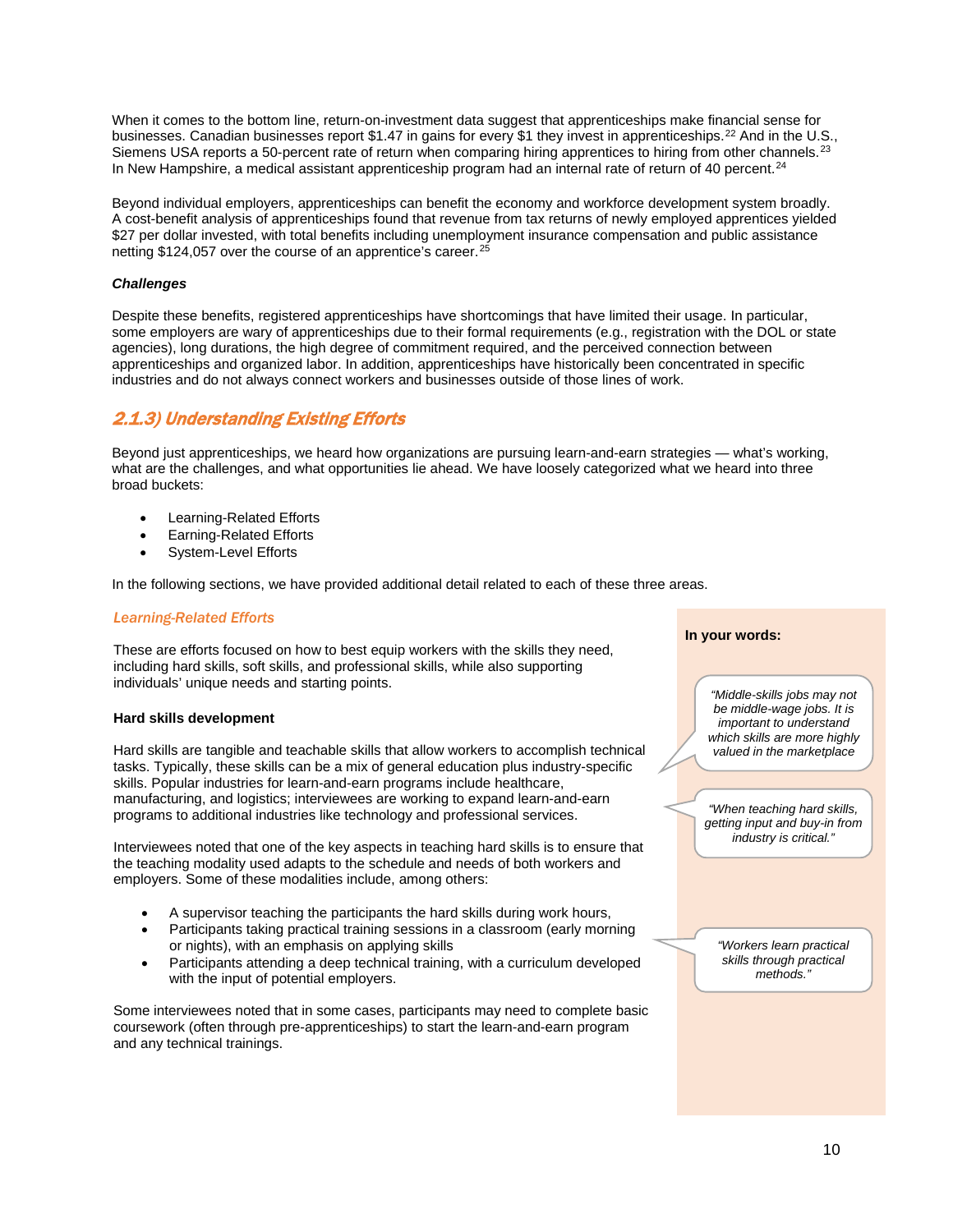#### **Soft skills development**

Interviewees noted that soft skills and emotional intelligence are just as important as hard skills, even though they may be less concrete or measurable. Soft skills can include:

- Essential personal and interpersonal skills include skills such as communication, teamwork, adaptability, grit, and problem solving. Employers value these skills because they are fundamental to job performance and working with teams. They are also important for workers to develop since they are transferable to other jobs and become more crucial as workers get promoted to leadership positions. Some interviewees mentioned that teaching these skills can be more difficult because they often take more time and nuanced feedback to develop, especially when dealing with younger populations that lack extensive job experience or with those who have been out of the workforce for a while.
- Workplace etiquette refers to showing up on time, dressing appropriately, taking the appropriate amount of breaks, and working with a supervisor. For those with minimal work-experience, these skills were especially important to teach.
- Job search skills comprises skills such as writing a resume, preparing for interviews, and delivering an elevator pitch to prospective employers. While job search skills are not always included in these programs, they help participants become more self-sufficient in future job searches.

#### **Coaching, mentorship, and case management**

Group trainings are appropriate methods to develop key skills, but several interviewees noted that some participants need additional support in the form of oneon-one coaching or case management. This coaching can be done in a variety of ways, including mentorship from volunteers, dedicated case managers, or informal coaches. Some workers may be dealing with difficult personal challenges or limitations that can impact their work, and case managers need to individualize their feedback to help participants navigate the employment journey. Additionally, it can be helpful for participants to receive support from relatable mentors that have similar backgrounds and have completed learn-and-earn programs.

#### *Earning-Related Efforts*

These are efforts focused on how to best engage with employers to participate in learn-and-earn and expand program participants' earnings and full-time job prospects.

#### **Engaging employers**

For learn-and-earn strategies to be successful over the long term, they must be designed around the needs of businesses. During our conversations, it became clear that organizations are working to better engage businesses in a number of ways, including:

- **Being more "demand driven":** A number of interviewees talked about the importance of understanding the skills and hiring needs of businesses in order to design learn-and-earn strategies that meet a clear demand for talent. Without input and buy-in from hiring managers, learn-and-earn can get "stuck" in the Corporate Social Responsibility part of a company, where firms provide grant dollars or give internships to small numbers of disadvantaged workers, rather than integrating learn-and-earn into a company's core approach to hiring. However, for those working with populations with significant barrier to employment, any foot-in-the-door at these firms was seen as positive.
- **Helping employers understand what skills they need:** Many interviewees explained that business often cannot pinpoint exactly what they are looking

*"It's critical to offer not just hard skills training but soft skills too—which we call harder skills—since those take more work to teach."*

*"It's ultimately the job seeker's responsibility to obtain soft skills, but employers and trainers should help them through that process. Too often employers screen out candidates without soft skills, instead of coaching and developing them."*

*"Much of life is showing up on time, and that is something we need to teach."*

*"Many people we train have faced trauma in their lives and need our support."*

*"We need more corporate engagement. Not just businesses waiting for the solution to be presented to them, but also interacting and contributing."*

*"Employers are more likely to invest in their training roles when they are feeling the pinch."*

*"We work closely with employers to truly become part of their talent pipeline."*

*"Employers don't always know what skills their employees need, partly because technology and the markets are changing so quickly."*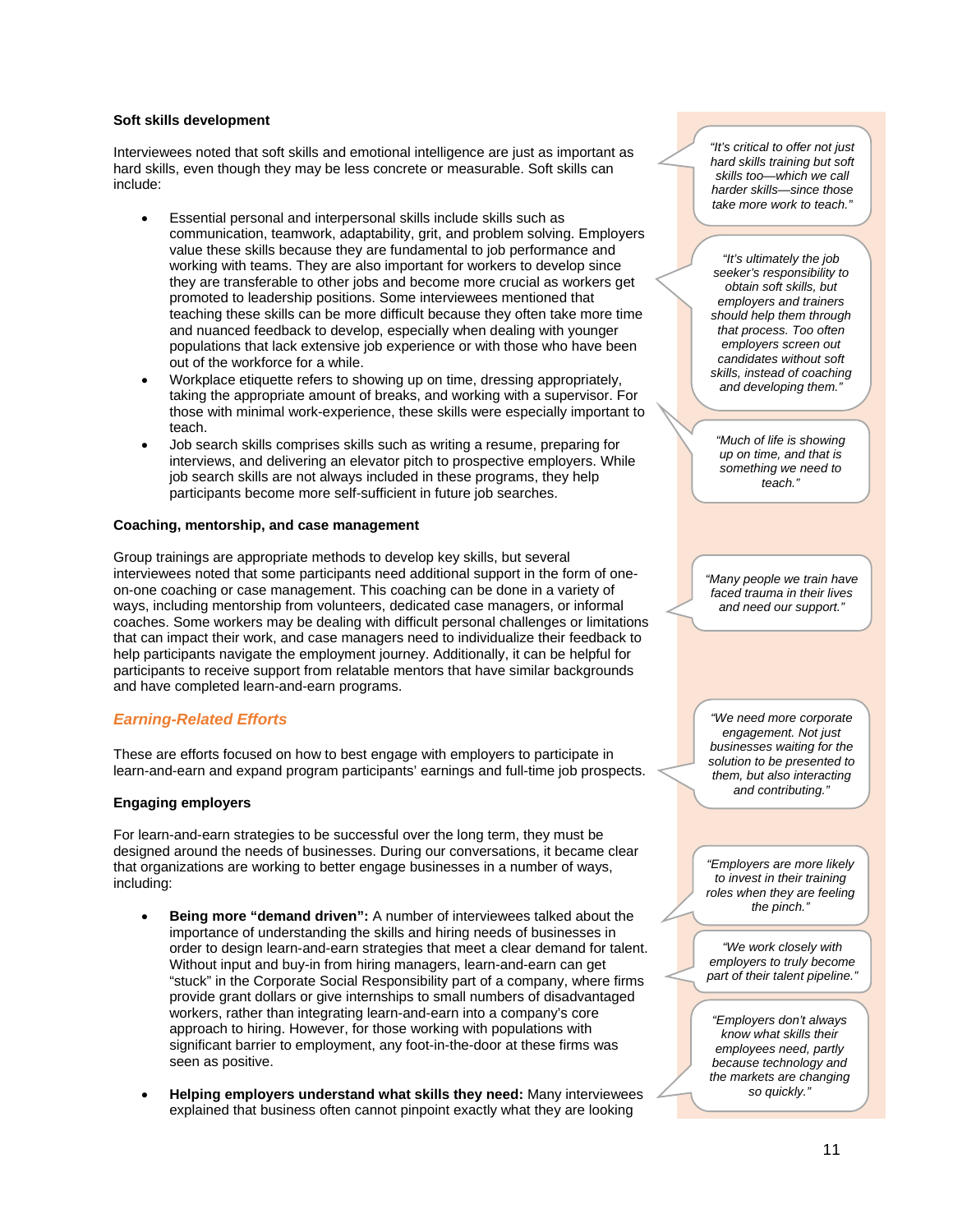for in candidates and, as a result, send confusing signals to the labor market and training organizations. In some cases, businesses "default" to requiring candidates to have a college degree because they haven't considered the specific skills that a position requires. While building deep relationships and trust with businesses can help, some organizations are beginning to work with companies to map out their own internal career pathways as a first step of pursuing learn-and-earn strategies.

- **Helping employers understand the value of cooperation:** A handful of interviewees shared how businesses can work together to collectively improve the middle-skill labor market. In some instances, industry leaders come together to form councils that can advise community colleges and nonprofits on the skills needed in a particular industry. In other cases, training curricula can be designed around what a large employer is looking for, but then opened up to other smaller employers that want their workers to attain similar skills.
- **Finding the right level of customization and modularization:** A challenge for many training organizations is deciding the level at which to customize offerings for individual employers. While the decision to customize relies on a range of factors — like employer size, funding, and trainee demand — some have focused more on making trainings more modular. For instance, some organizations are working to combine several different training modules that employers can choose from that cover most industry-specific skills. For the remaining firm-specific skills, some organizations design shorter, less intensive "bootcamps" for individual employers.
- **Using business-friendly language:** When engaging employers, many organizations are careful to use language that resonates. For instance, the term "apprenticeships" can imply a connection to organized labor, which may turn off many business owners immediately. Additionally, even the term "learn-and-earn" can sound like an approach that is worker-centric, rather than something that puts the best interests of the business at the center. Others point out that by framing benefits in terms that employers understand (e.g., reducing turnover, increasing interview-to-hire ratios, building a talent pipeline), they are able to better connect to business needs.

#### **Expanding program participants' earnings and full-time job prospects**

Many learn-and-earn models incorporate some form of cost sharing among the private, public, and nonprofit sectors to attract more workers and employers to learnand-earn. These mutually beneficial cost-sharing arrangements include:

- **On-the-Job Training (OJT):** For workers that are eligible for Workforce Innovation and Opportunity Act (WIOA) OJT support, funding can cover 50% of an employee's wage for up to 1,040 hours.<sup>[26](#page-24-9)</sup> A number of training organizations, intermediaries, and employers attempt to find ways to use OJT funding to further entice employers to hire these workers.
- **Subsidized Employment:** For workers that are eligible through WIOA and CalWORKS, employers can pay subsidized wages during the first 180 days of employment when making full-time hires.<sup>[27](#page-24-10)</sup> While this funding stream is focused on entry-level positions, some interviewees discussed how this approach can help workers advance to middle-skill jobs.
- **Stipends:** Usually funded by nonprofit organizations, stipends can help workers through pre-apprenticeship programs or during parts of a program when they are mostly in a classroom.

One challenge that came up during multiple interviews is ensuring that learn-and-earn strategies ultimately lead to full-time, middle-wage work. In some instances, there is not enough of a direct link between the program and full-time employment, often

*"In the US, we expect educational institutions to provide education. In Europe, the employer invests in that process."*

*"Firms are competing for executives, but are willing to work together on middle skills."*

*"Honestly, if a company is interested I'll work with them to create a custom program."*

*"It helps to understand employers' pain points like turnover and recruiting and focus on solving them.*

*"Learn-and-earn is more than just employment; it's also health insurance, training, and other hiring costs for the employer; some organizations are willing to share some cost with employers."*

*"I don't think OJT should exclude those that are harder to employ, but that does happen in reality."* 

*"We need to ensure that there is full-time employment and a career path at the end of the program."*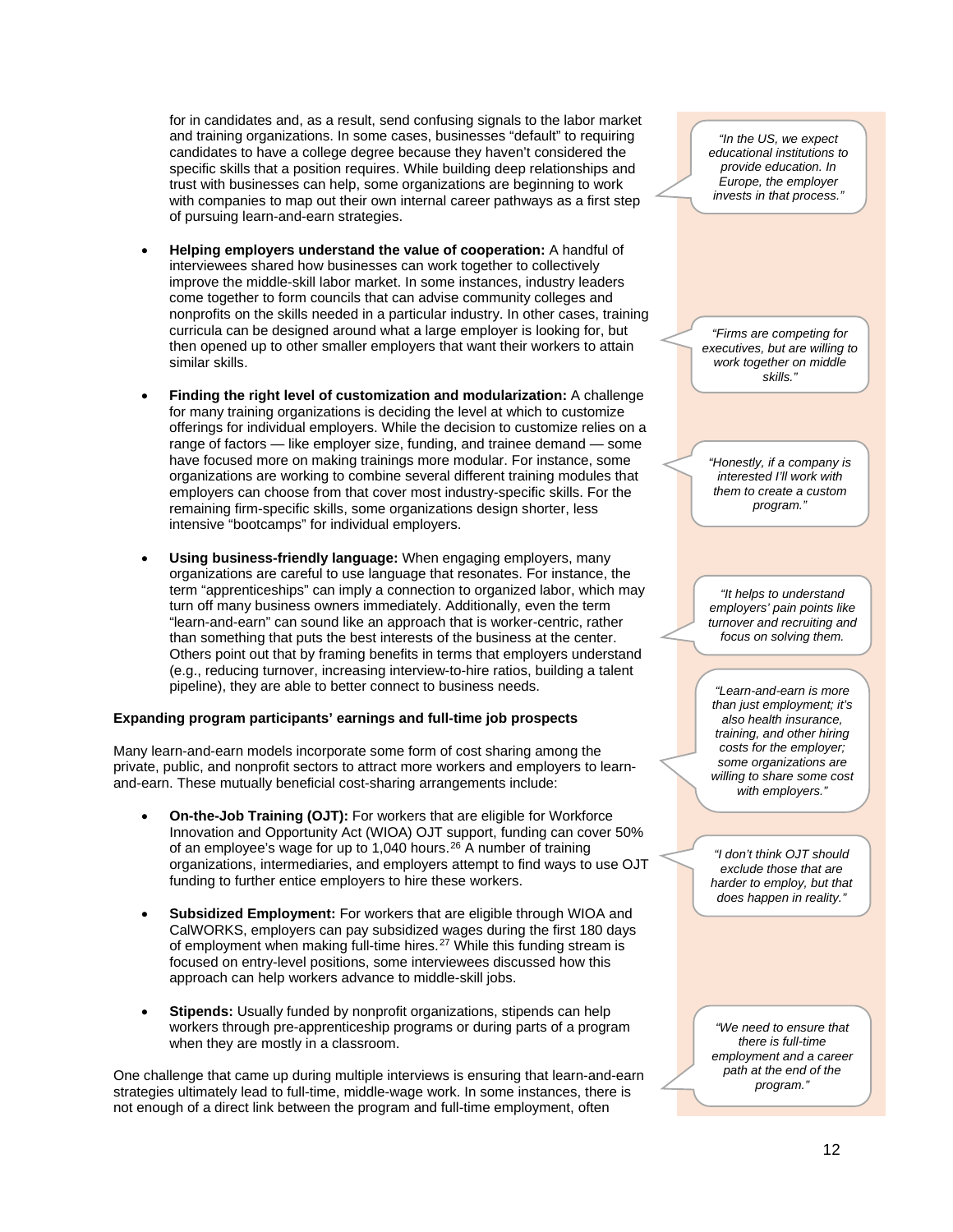because the starting points for participants vary and the time it takes to progress can be long, discouraging individuals from participating or continuing in learn-and-earn programs.

#### *System-Level Efforts*

Efforts such as influencing policy and funding, shifting public perception, and defining metrics for success, shape the context in which learn-and-earn strategies are implemented. If changed, these would enable learn-and-earn approaches to become more widely utilized.

#### **Influencing policy and funding**

Engaging new private sector funders, as well as strengthening the reliability of existing funding sources, was identified by interviewees as critical to the future growth of learnand-earn. Specifically, interviews recognized needs for:

- **Making state funding more permanent:** Learn-and-earn initiatives are highly reliant on discretionary state funds. The fact that there isn't dedicated core funding for these initiatives puts these initiatives in a precarious position, as they face an ongoing risk of reductions in funding when state finances are tight or other initiatives take priority. With funding subject to ever-shifting political headwinds, it can be difficult for organizations to plan for the future of learn-and-earn, leading interviewees to question what it would take to make these initiatives part of the state's core funding.
- **Capitalizing on the momentum around apprenticeships:** Interviewees acknowledged that apprenticeships are currently a priority at the state and federal level. It is central to Governor Jerry Brown's strategy to create 1 million more 'middle-skilled workers', with California investing \$30 million in new funds over the past two years.<sup>[28](#page-24-11)</sup> At the federal level, support for learnand-earn increased under President Obama and indications from the current administration show additional support for apprenticeships (though significant cuts to other workforce development programs).
- **Encouraging employers to potentially play a larger role in funding learnand-earn:** There were varied opinions on the role that businesses should play in paying for learn-and-earn. Some focused on the risk that business take by committing to learn-and-earn, particularly in making full-time hires, and focused on what could be done to make learn-and-earn more attractive to business (e.g., greater flexibility, lower commitment, additional costsharing). Others, pointing to the German model of apprenticeship, noted that firms can be incentivized differently and be expected (or compelled) to play an active role in designing learn-and-earn and funding a greater share of expenses. Furthermore, interviewees felt that employers' contributions are an important barometer of progress. As employers begin to require fewer subsidies and other financial incentives to participate, it is a sign that initiatives are meeting employers' talent needs and creating value for employers.

#### **Shifting public perception**

Some interviewees acknowledged a perception from workers and employers that learn-and-earn can be seen as less desirable than other forms of training and hiring.

Whereas in countries like Germany apprenticeships are viewed as a compelling career path that many workers choose to pursue instead of college, American youth often focus on college as a first choice, with apprenticeships as a second option. This, in turn, can lead employers to question the quality of workers they'll find. A cultural shift that elevates learn-and-earn paths could create more "pull" from both younger workers and employers to seek them out.

*"We have to acknowledge unions are a crucial part of apprenticeships, and we also have to think about how to work with them."*

*"It's hard for these programs to achieve long term impact when they rely on discretionary funds and are created with a 3-5 time horizon in mind."*

*"From a stability and longterm outlook, we look for a diverse set of funding. The right balance is the employer paying for wages, and philanthropy or government paying for training."*

*"Early on, splitting wages 50/50 better allows employers to take a chance in hiring someone outside their normal channels."* 

*"There can be a stigma associated with apprenticeships, so we often say "internship" instead. How can we shift the perception of talent and employers towards apprenticeships?"*

*"Learn-and-earn feels more prestigious in other parts of the world."*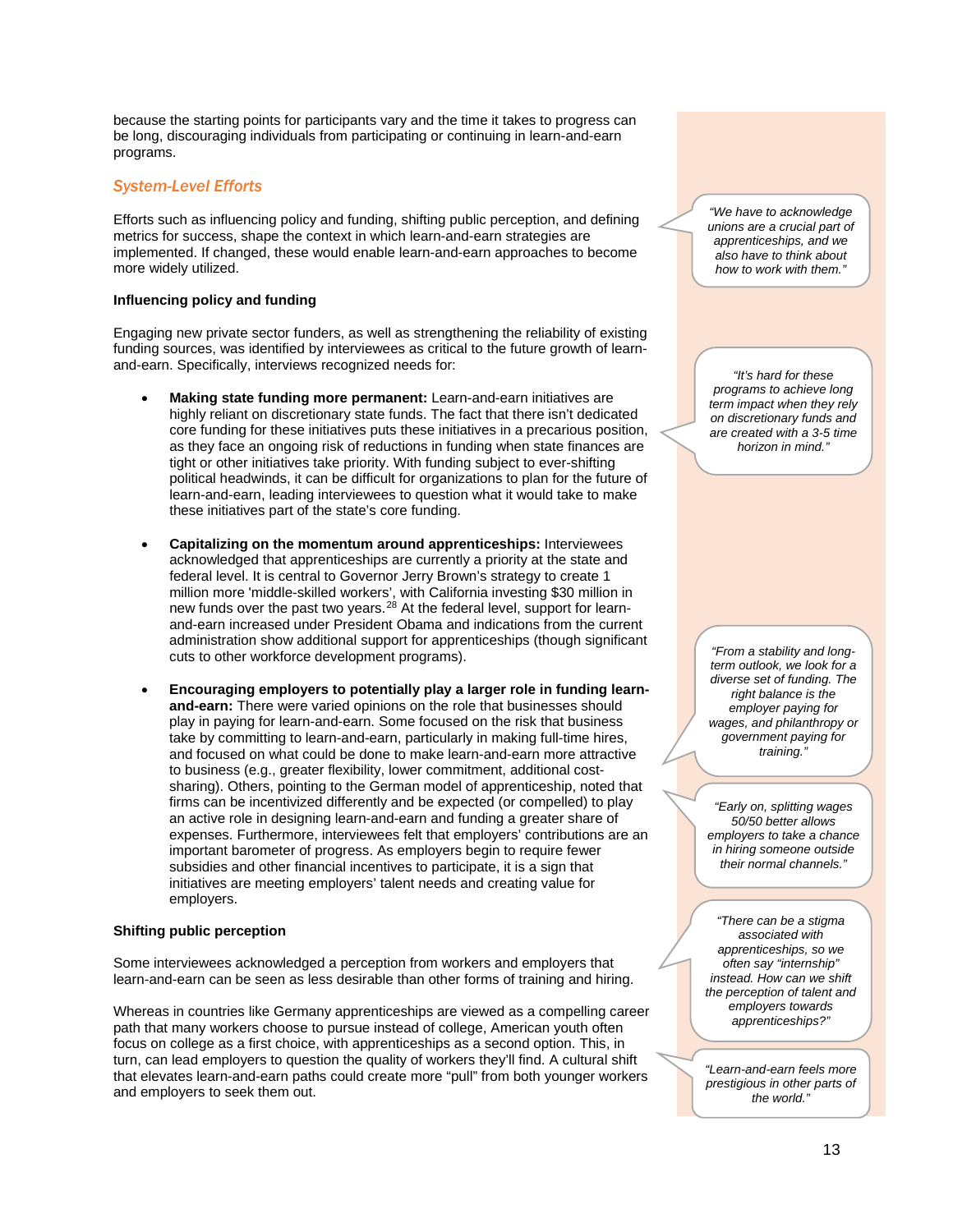#### **Defining metrics for success**

。<br><sub> </sub>

A number of organizations discussed the challenges of measuring outcomes when it comes to learn-and-earn models — for both workers and employers:

- **Metrics for workers:** Many parts of the workforce system are geared to measure job placement and retention for a short period of time. For those looking to track the workers they train beyond entry-level jobs, it can be challenging to maintain contact.
- **Metrics for employers:** It can be arduous for employers to measure return on investment, and other key metrics, when undertaking learn-and-earn models. When partnering with employers, some organizations help to collect and measure data to show improvements in key hiring and retention statistics.

*"We have to measure what employers care about."* 

## <span id="page-13-0"></span>2.2) Solutions Explored Together

### <span id="page-13-1"></span>2.2.1) Overview of Brainstormed "What If?" Opportunities

Building on this rich base of knowledge and insights, our group brainstormed a series of potential solutions—or "What if" statements—to improve learn-and-earn strategies. We seeded this brainstorm with a series of initial ideas, which the group then added to. Below are the full set of ideas that were surfaced:

| <b>Initial What-Ifs</b>                                                                               |                                                                                                                                                                                                                                                                                                                                                                                                                                                                                                                                                                                                                                                                                                                                                                                                                                                                                                                                                                                                                          |  |
|-------------------------------------------------------------------------------------------------------|--------------------------------------------------------------------------------------------------------------------------------------------------------------------------------------------------------------------------------------------------------------------------------------------------------------------------------------------------------------------------------------------------------------------------------------------------------------------------------------------------------------------------------------------------------------------------------------------------------------------------------------------------------------------------------------------------------------------------------------------------------------------------------------------------------------------------------------------------------------------------------------------------------------------------------------------------------------------------------------------------------------------------|--|
| What if learn-and-earn<br>was a critical piece of<br>firms' talent pipeline<br>across all industries? | Learn-and-earn strategies are popular in some industries like manufacturing, logistics,<br>and healthcare, but a number of organizations are working to expand into areas like<br>technology and professional services. Broadening further would likely require a<br>number of components including industry research and outreach, new curriculum<br>design, and experimenting alongside employers - just to name a few.                                                                                                                                                                                                                                                                                                                                                                                                                                                                                                                                                                                                |  |
| What if we improved<br>employer<br>engagement?                                                        | Currently, there are a number of hurdles system-wide that make it challenging to<br>engage employers. For example, we heard:<br>Employers don't always know what they are looking for and may need help<br>mapping career pathways within their own organization.<br>Employers don't always know about learn-and-earn and if they should<br>consider it.<br>For larger companies, it is easier to get support from the Corporate Social<br>Responsibly part of the business, but more difficult to get buy-in from those<br>that make hiring decisions.<br>When an employer does express interest in learn-and-earn, they can be<br>bombarded by dozens of individual nonprofits, each offering a different<br>variation of learn-and-earn.<br>There are varying points of view on what employers should be expected to<br>pay for and what should be the role of workforce development or<br>philanthropy.<br>To address these points would likely require new ways of working, new ideas, and<br>additional resources. |  |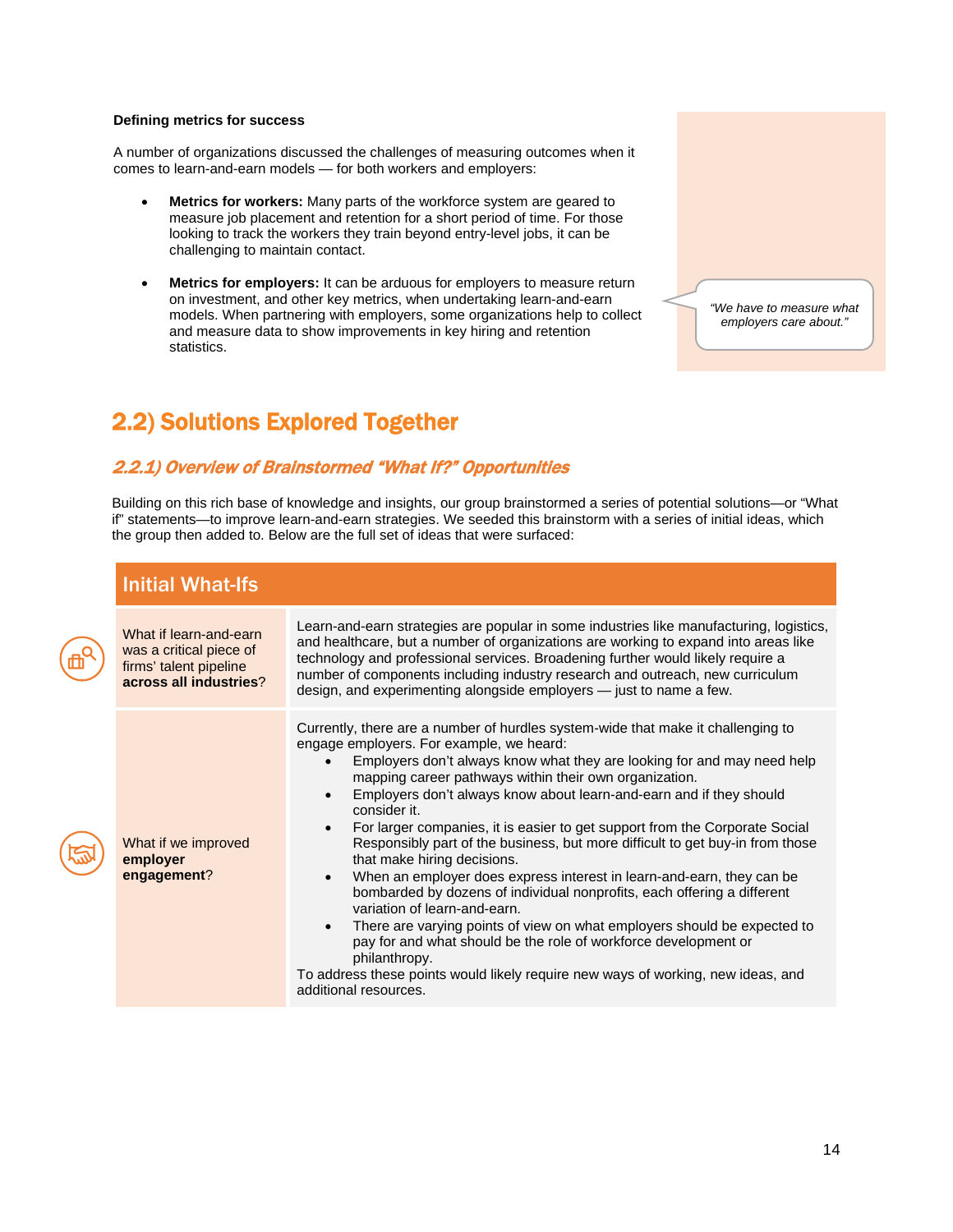| What if learn-and-earn<br>models created a<br>stronger link from<br>entry level to middle-<br>wage jobs? | Many learn-and-earn strategies focus on both skill-building and work experience,<br>often through paid internships or entry-level jobs. However, ensuring that workers<br>ultimately progress into middle-wage jobs is oftentimes a challenge. We heard a<br>number of potential solutions that could help strengthen that connection, including:<br>Better tracking workers to understand what proportion advance to middle-<br>wage levels and over what period of time<br>Providing coaches that regularly connect with workers after initial placement<br>$\bullet$<br>and strategize with them on ways to advance<br>Pursuing incumbent worker training that help workers advance upward in<br>their organizations or fields<br>These and other ideas can help employers better fill their open middle-wage jobs and<br>help workers increase their earnings. |  |
|----------------------------------------------------------------------------------------------------------|--------------------------------------------------------------------------------------------------------------------------------------------------------------------------------------------------------------------------------------------------------------------------------------------------------------------------------------------------------------------------------------------------------------------------------------------------------------------------------------------------------------------------------------------------------------------------------------------------------------------------------------------------------------------------------------------------------------------------------------------------------------------------------------------------------------------------------------------------------------------|--|
| What if our systems<br>(e.g., policy, funding)<br>better supported learn-<br>and-earn strategies?        | Taking cues from other countries like Germany with robust learn-and-earn programs,<br>a number of systems could be changed in order to connect more workers to more<br>middle-skill jobs. For instance, K-12 education systems could better connect to<br>additional vocational training options, public funding systems could better incent<br>employers to explore these options, and shifts in public mindsets could occur so that<br>the apprenticeship path is viewed more favorably.                                                                                                                                                                                                                                                                                                                                                                         |  |
| What if learn-and-earn<br>became a critical way to<br>address biases related<br>to race or class?        | Many low-wage workers and workers of color have experienced some form of<br>discrimination in their job search. Research suggests that resumes with black-<br>sounding names <sup>29</sup> or resumes that appear to be for someone from a lower social<br>class <sup>30</sup> get fewer call-backs, all things equal. We've heard that learn-and-earn<br>strategies may be able to enable historically-disadvantaged workers to access new<br>opportunities, bypassing referrals or traditional resume drops. However, additional<br>steps could be taken to ensure that learn-and-earn strategies further work for<br>traditionally-excluded groups.                                                                                                                                                                                                             |  |
|                                                                                                          |                                                                                                                                                                                                                                                                                                                                                                                                                                                                                                                                                                                                                                                                                                                                                                                                                                                                    |  |
|                                                                                                          | <b>Additional What-Ifs</b>                                                                                                                                                                                                                                                                                                                                                                                                                                                                                                                                                                                                                                                                                                                                                                                                                                         |  |
|                                                                                                          | Employers play a major role in learn-and-earn strategies, but that role may need to be<br>reimagined in order to help employers find critical talent and workers to connect to                                                                                                                                                                                                                                                                                                                                                                                                                                                                                                                                                                                                                                                                                     |  |

| What if we re-think the<br>role of employers?                                                                   | reimagined in order to help employers find critical talent and workers to connect to<br>middle-wage jobs. Employers could potentially play a different role in communicating<br>what skills they need to the market, co-creating training programs with education<br>providers, or updating outdated hiring and retention programs—just to name a few<br>possibilities.                                                                                     |
|-----------------------------------------------------------------------------------------------------------------|-------------------------------------------------------------------------------------------------------------------------------------------------------------------------------------------------------------------------------------------------------------------------------------------------------------------------------------------------------------------------------------------------------------------------------------------------------------|
| What if there was a<br>simple process and<br>better incentives for<br>employers to engage in<br>learn-and-earn? | Some employers who want to participate in programs like learn-and-earn are<br>dissuaded by the paperwork and bureaucracy. For formal programs like registered<br>apprenticeships, there are often complex requirements and multiple points of contact,<br>rather than a single simple, streamlined process employers can follow. Beyond a<br>simplified process, incentive fees such as additional tax credits can also incent<br>employers to participate. |
| What if learning<br>everywhere counts?                                                                          | Typically, the classroom is seen as the main place where learning occurs and is<br>recognized, but increasingly workers learn across many aspects of their careers and<br>lives. A key next step in advancing learn-and-earn strategies may be designing new<br>ways for work and life experience to officially "count" towards educational attainment<br>and credentials, in a way that quality-controlled and gives employers confidence.                 |
| What if we could<br>measure the value of<br>learn-and-earn programs<br>for all stakeholders?                    | The value of participating in learn-and-earn programs is not always clear to<br>employers, academic institutions, and even workers. While data exists on formal<br>programs like registered apprenticeships, other types of learn-and-earn programs<br>have difficulty in quantifying the value they add and then clearly communicating that<br>value to stakeholders who may often speak very different languages.                                         |
|                                                                                                                 |                                                                                                                                                                                                                                                                                                                                                                                                                                                             |

 $\overline{\mathcal{L}}$ 

 $\big($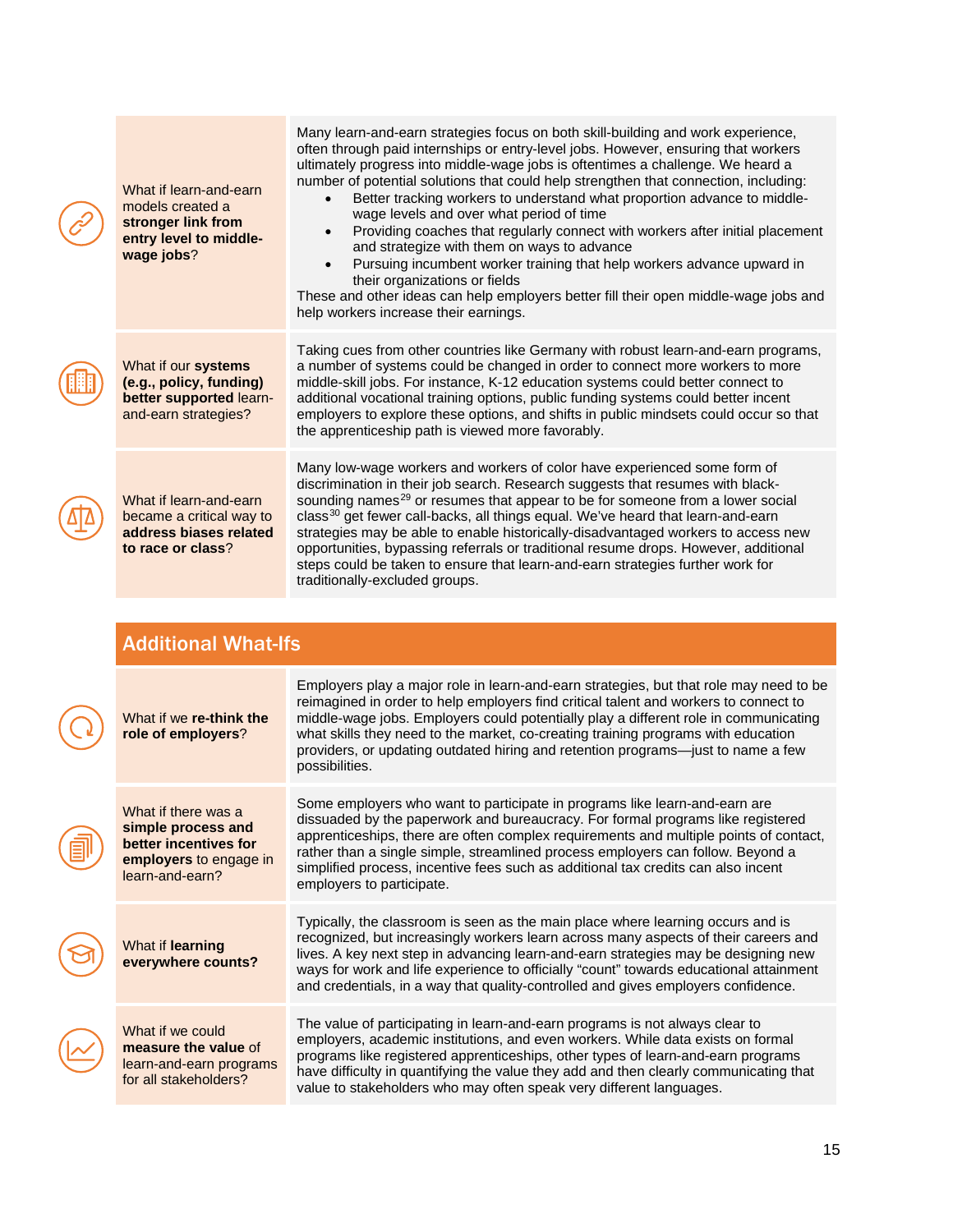

What if **employers, industry associations, and education providers partnered** to provide better trainings and credentials?

Trainings and credential programs are often coordinated by community colleges or other education providers, with or without an industry perspective. More collaboration with employers and industry associations can increase the relevance and practicality of these programs, in order to strengthen the talent pipeline. In an ideal model, every employer in the industry would have a stake in the program, an industry group would sponsor it, and colleges would award academic credit and offer soft skills training.

Participants then voted on which "What if…" statement they would most like to explore, ultimately selecting four to work on further:

- Learn-and-earn strategies could serve as a critical way to **address biases** such as race, class, gender, and sexual orientation — and other barriers to employment? (8 votes)
- We develop better ways for **employers, education providers, and industry associations** to co-develop training programs and credentials that address critical market needs? (7 votes)
- We rethink how to best **engage employers** so they recognize the value of investing in learn-and-earn programs? (7 votes)
- We clarify and expand what counts as a "credential" so workers can **better translate their life experiences into demonstrable competencies** valued by employers? (3 votes)

### <span id="page-15-0"></span>2.2.2) Detailed Recaps of "What If…?" Opportunities with Most Interest

The group then divided into smaller teams to explore these selected statements in more detail. First, small groups fleshed out what a better future might look like if the statement was true. Next, they thought more tactically about how to make that "What If…" statement true, explore what needed to change, why it would change, and how the change could be accelerated. Finally, they brainstormed near-term interventions that could help jumpstart the implementation of these solutions.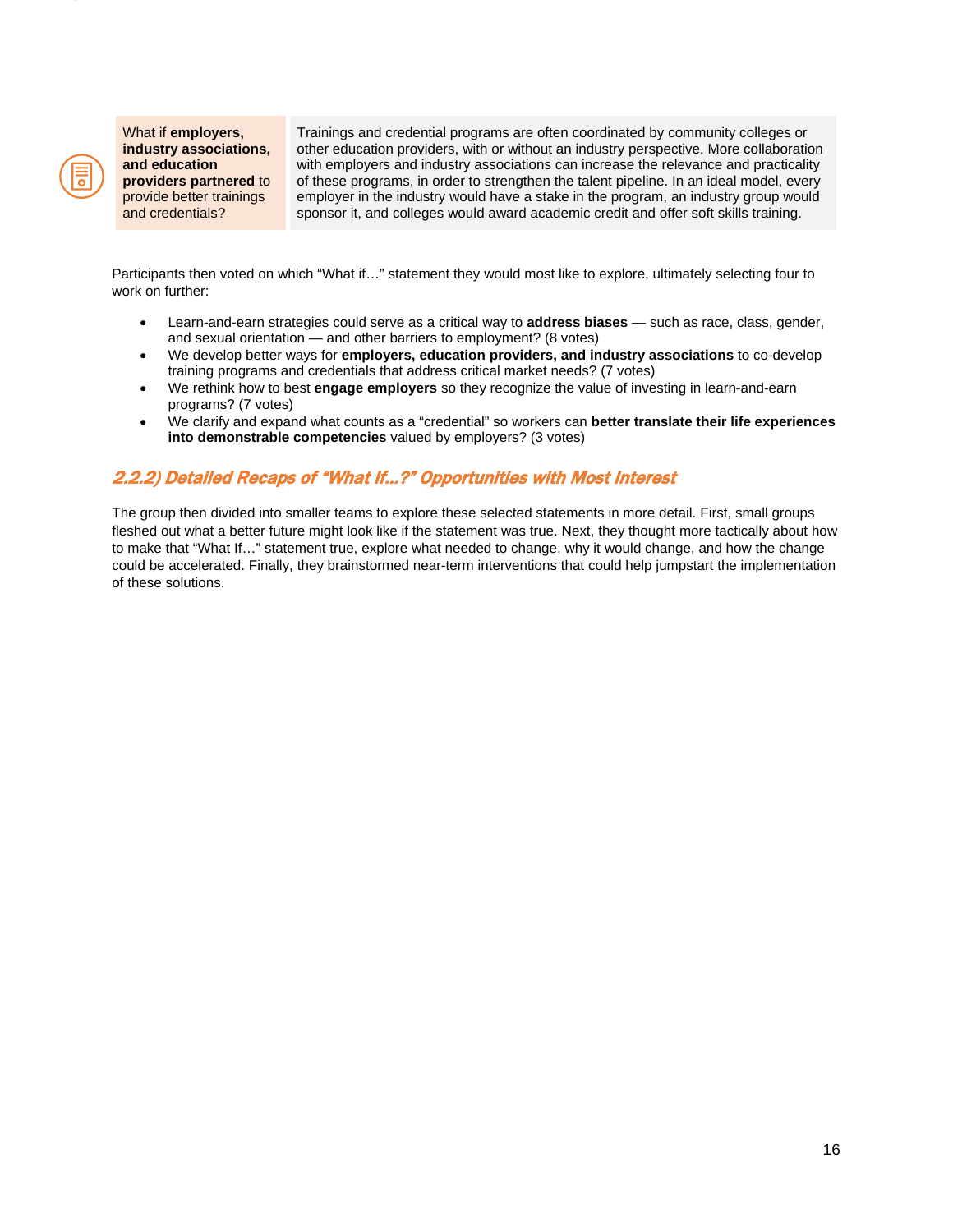## Learn & Earn: Deep Dive into a Specific Opportunity

What If… **Learn-and-earn strategies could serve as a critical way to address biases — such as race, class, gender, and sexual orientation — and other barriers to employment?**

#### What Would It Look Like If This Were True?

- **Employers would have a more diverse workforce that represents the diversity of their customers.** Diversity of all types is important, including but not limited to race, gender, sexual orientation, socioeconomic class, and immigration status. Diversity at all levels is also key, from entry-level to the board, and we should explore mechanisms to make sure diverse workers have advancement opportunities.
- **Employers would provide employment opportunities to individuals from underrepresented populations.** Some employers do not currently recruit from underrepresented communities. Learn-and-earn programs tend to attract and support individuals who have been significantly underrepresented in the middle-skill workforce. These programs can help connect employers with underrepresented populations.

### What Would It Take?

#### WHAT would need to change? WHY would it change?

- Some businesses may see diversity as an add-on expense due to additional hiring measures needed to reach and hire diverse candidates. This attitude needs to change so **employers understand that a diverse workforce is an asset,** as they can better understand the needs of their diverse customer base.
- Those struggling with poverty often have difficulties investing time in trainings that do not provide any source of income. **Trainings should be connected to income**.
- Learn-and-earn programs need to be recognized with the **same credibility as four-year colleges.**

- In times of economic growth, there is often a **shortage of workers** looking for employment. There can be a mismatch between the skills employers need and the skills the workforce has.
- Businesses with a diverse customer base may see a diverse workforce as a way to gain **affinity to customers**.
- Organizations that train diverse workers need to become **trusted partners for local employers**, so employers feel more comfortable accepting diverse workers.

HOW can we accelerate

- We can **demonstrate the value** of diversity to employers by analyzing how a diverse workforce improves the bottom line.
- Public perception is very important to businesses. In that vein, participating employers are rewarded with a **positive image and public relations**.
- Governments can encourage learn-and-earn through **policy changes**. For instance, counties could incent businesses to employ target populations (e.g., people of color, opportunity youth) or even impose diversity mandates.
- Organizations provide a **pipeline** of skilled, diverse workers, so the pressure is not only on employers.

#### What Types of Near-Term Interventions Could Help?

- Nonprofit organizations can create programs and trainings that persuade employers to hire diverse candidates from learnand-earn programs by **speaking their "language"** (e.g., "bottom line," "corporate social responsibility").
- A third-party organization can develop a **seal or rating system** that recognizes employers that embrace diversity.
- Individuals often directly acquire skills when working hands-on jobs, but do not receive formal proof of these skills without receiving credentials or certificates at community college. Instead, colleges can recognize **competency-based education** to acknowledge skills developed outside of the classroom.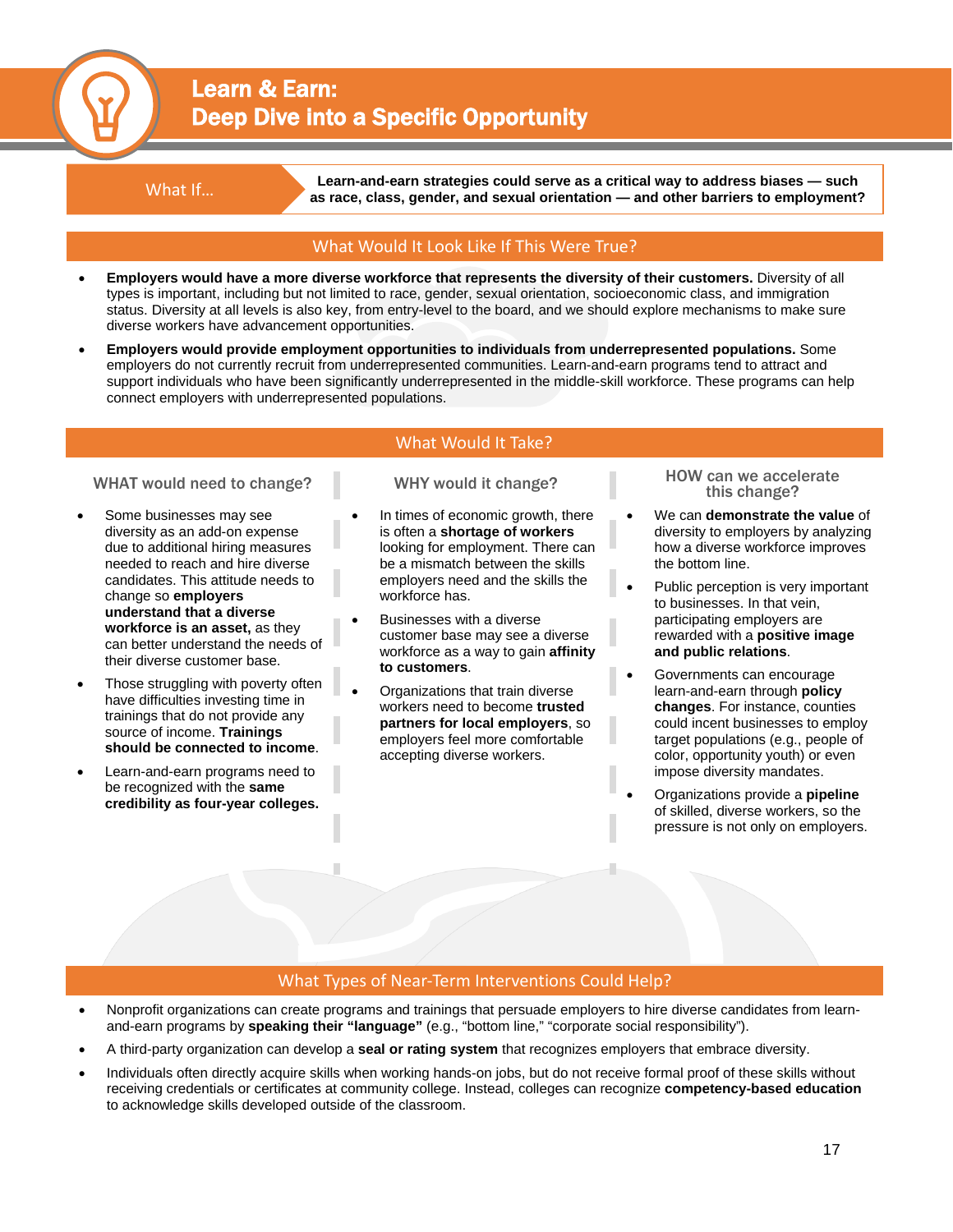## Learn & Earn: Deep Dive into a Specific Opportunity

What If… **We develop better ways for employers, education providers, and industry associations to co-develop training programs and credentials that address critical market needs?**

#### What Would It Look Like If This Were True?

- All stakeholders would have skin in the game, ensuring they are responsible and accountable for their part:
	- o Workers would be aware of rapidly growing jobs and how to build the skills in high demand.
	- o Industry associations and education institutions would offer trainings that deliver in-demand skills and credentials.<br>
	In Franciens would contribute to trainings both financially and in co-designing curriculums, with the
	- Employers would contribute to trainings both financially and in co-designing curriculums, with the aim of growing the pool of eligible workers they can hire.
	- A couple individual roles would serve as intermediaries to help the above groups work effectively together:
		- o A well-networked "champion" with industry clout would bring industry leaders to the table.
		- o A "coordinator" would support co-development of credentials and trainings.

#### What Would It Take?

- There needs to be an **easier path for programs (that employers need) to obtain accreditation at community colleges** and forprofit institutions**.** Employers should be able to provide practical input on courses that carries weight with decision-makers at the educational institution
- In addition, employers should also create **accessible training programs through credentialed industry associations** that can become industry standard.
- Community colleges should **educate students about the jobs that are in high demand** to help inform students' decisions about what they study.
- Employers and community colleges need to **develop students' soft skills**. Educators should include interactive exercises and employers should teach soft skills on the job.
- All players should work together to be **more inclusive** and supportive of workers' different needs (e.g., childcare, part-time studies). Employers should provide more on-the-job training and mentoring, instead of relying on colleges to provide diverse workers for them.
- Community colleges should also embrace providing **nontraditional pathways**. Flexible learn-and-earn programs should be nimble—to quickly react to industry changes and teach transferable skills.

- We are experiencing a **skills gap** in many middle-skill industries (e.g., healthcare, logistics, construction).
- Baby boomers are nearing retirement ("**silver tsunami**"), and they will leave many open positions as they exit the workforce.
- There is a growing pressure on education institutions to shift their focus from academia to job preparation. Education programs should **be more connected to jobs** and prepare students for work.

WHAT would need to change? WHY would it change? WHAT would need to change? WHY would it change?

- We can collaborate with both community colleges and industry associations to **accelerate and scale trainings and credentials**.
- Currently, many organizations are collectively contributing through separate initiatives. We can **pool the training capacities** of community colleges, private education, and industry associations. Each contributor should be accountable to their part of the training.
- We can **create transparency** among players so organizations understand what others are working on. This way, organizations can streamline initiatives through the removal of redundancies and collaboration.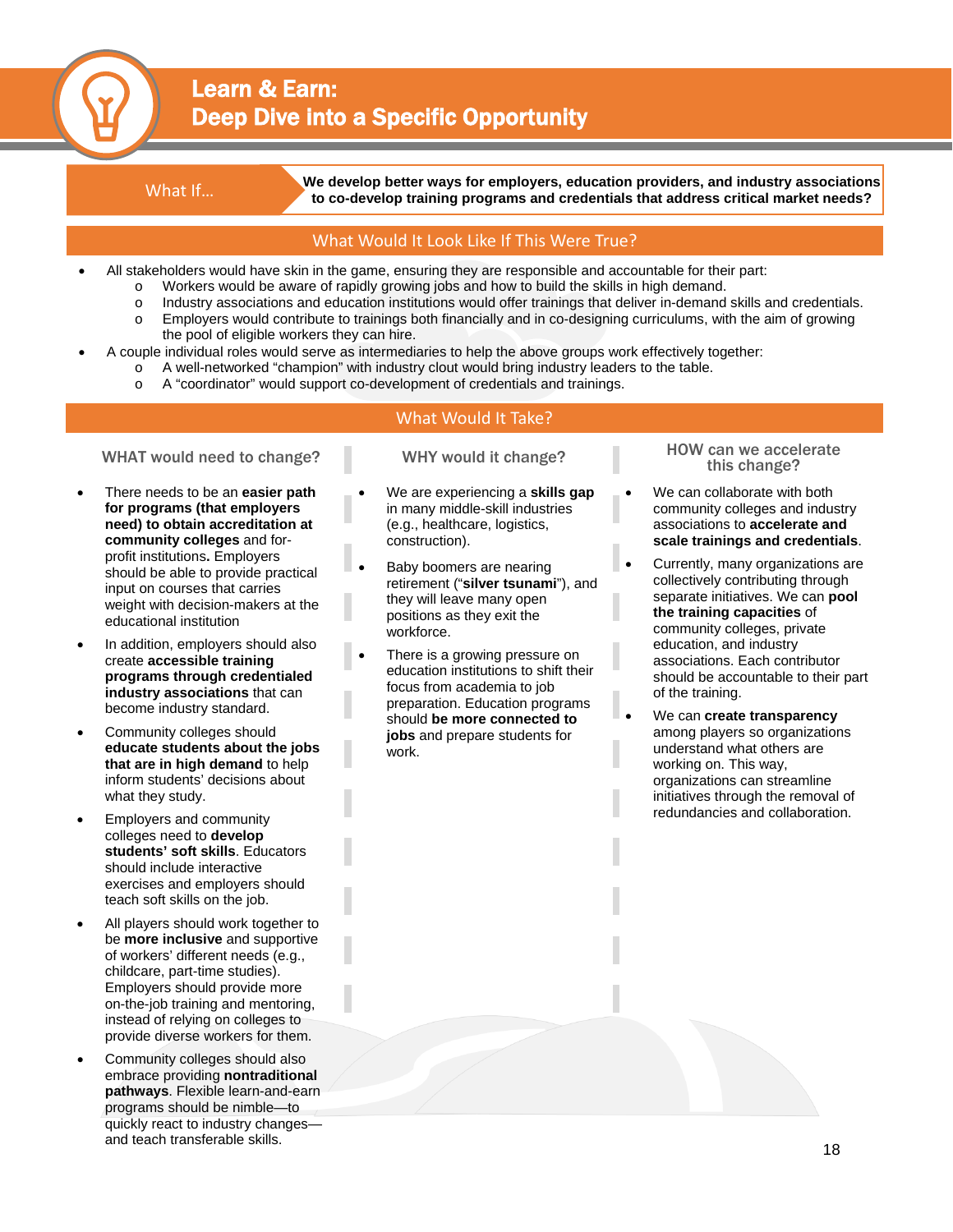#### What Types of Near-Term Interventions Could Help?

- Several systems have already begun to pivot in this direction, especially **community colleges shifting** to address what the community needs by working with employers on career and technical education campaigns (e.g., free HireLAX Apprenticeship Readiness Program for unionized transportation jobs).
- We can **build on initiatives** like the Doing What Matters' Strong Workforce Program that invests in career technical education for high-demand, high-wage jobs. We can also develop economic partnerships for **job shadowing** in high schools, so students can explore various careers before choosing what to study in community colleges.
- We should continue to **hold community colleges accountable** to their students.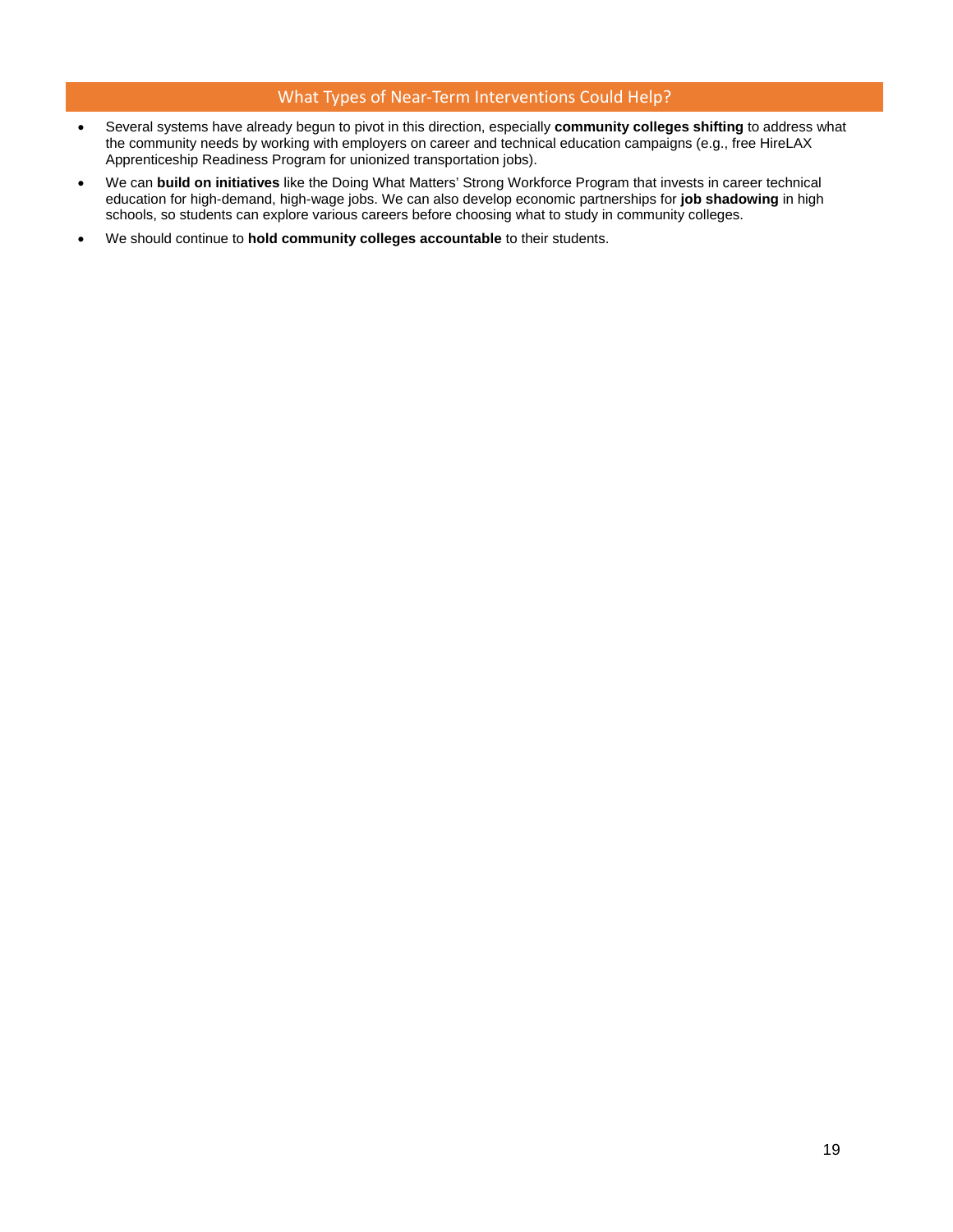## Learn & Earn: Deep Dive into a Specific Opportunity

What If... **We rethink how to best engage employers so they recognize the value of investing in learn-and-earn programs?**

#### What Would It Look Like If This Were True?

At a high-level, this would be a win-win for both employers and workers:

- **Employers would have high-performing, more productive talent**. In the long term, this results in higher engagement from workers and lower turnover.
- **Employees would have "good jobs" from the best companies** that pay competitive wages and help them develop skills and advance in the organization.

#### What Would It Take?

#### WHAT would need to change? WHY would it change?

- **Employers should take on more responsibility**, depending on their varying capacities. Employers acknowledge the skills gap, but there is debate around how much employers and/or training providers should change their roles in the hiring process.
- **Employer culture needs to be responsive to and inclusive of** the diverse, multi-generational workforce.
- **Employers need help understanding their needs**. CEOs, HR, and supervisors have different perspectives, and it takes effort to find the right people to determine the necessary skills.
- The role of businesses needs to change, and the best place to start is in **human resources.** HR is often compliance-driven, but in an ideal world, HR would have time to think about pressing issues like culture, diversity, and training.
- Messaging should highlight the **value of hiring diverse workers.**  When placing at-risk workers, governments or nonprofits should pitch their participants as "valuable assets" instead of "lower cost, subsidized workers."
- In low-wage industries, employers accept that there will be a high level of turnover. Even in these industries, there is a **business case for reducing turnover and improving retention.**

- **Companies need new leaders, as older ones near retirement.** In many industries, there will be a generational shift when baby boomers leave the workforce ("silver tsunami") and leave many open positions, especially in leadership roles. Understanding who takes those roles is an important question. At the same time, this may not be as critical of an issue as we originally thought since many people are retiring later and thus tempering the effects of the silver tsunami.
- **Technology is changing at increasing rates.** Businesses need new technology to stay competitive, and workers need new skills faster than in the past.
- Workers, especially younger ones, are looking for more than a job; they are also **looking for mentorship, development opportunities, and a positive culture**. We heard younger generations are less likely to stay at their jobs if they don't find what they are looking for at work.

HOW can we accelerate

- We should identify the right decision-makers at employers and explain the **value proposition of investing in workforce development**. Specifically, we should tell that narrative using their "language" and build a compelling business case that demonstrates the long-term value to the employer's performance and competitiveness.
- Systems change is possible and requires **persistence and years of collaboration** with government and private sector, which includes serving on advisory boards with local officials.
- We should **help companies understand what they need**. In particular, employers are interested to learn more about training the 21<sup>st</sup> century workforce, which is multi-generational and as diverse as ever.
- Government can offer **tax incentives** to reward workforce training programs.
- We can **bring together employers** that are interested in having this conversation and help them understand the approach and resources they need to make a difference.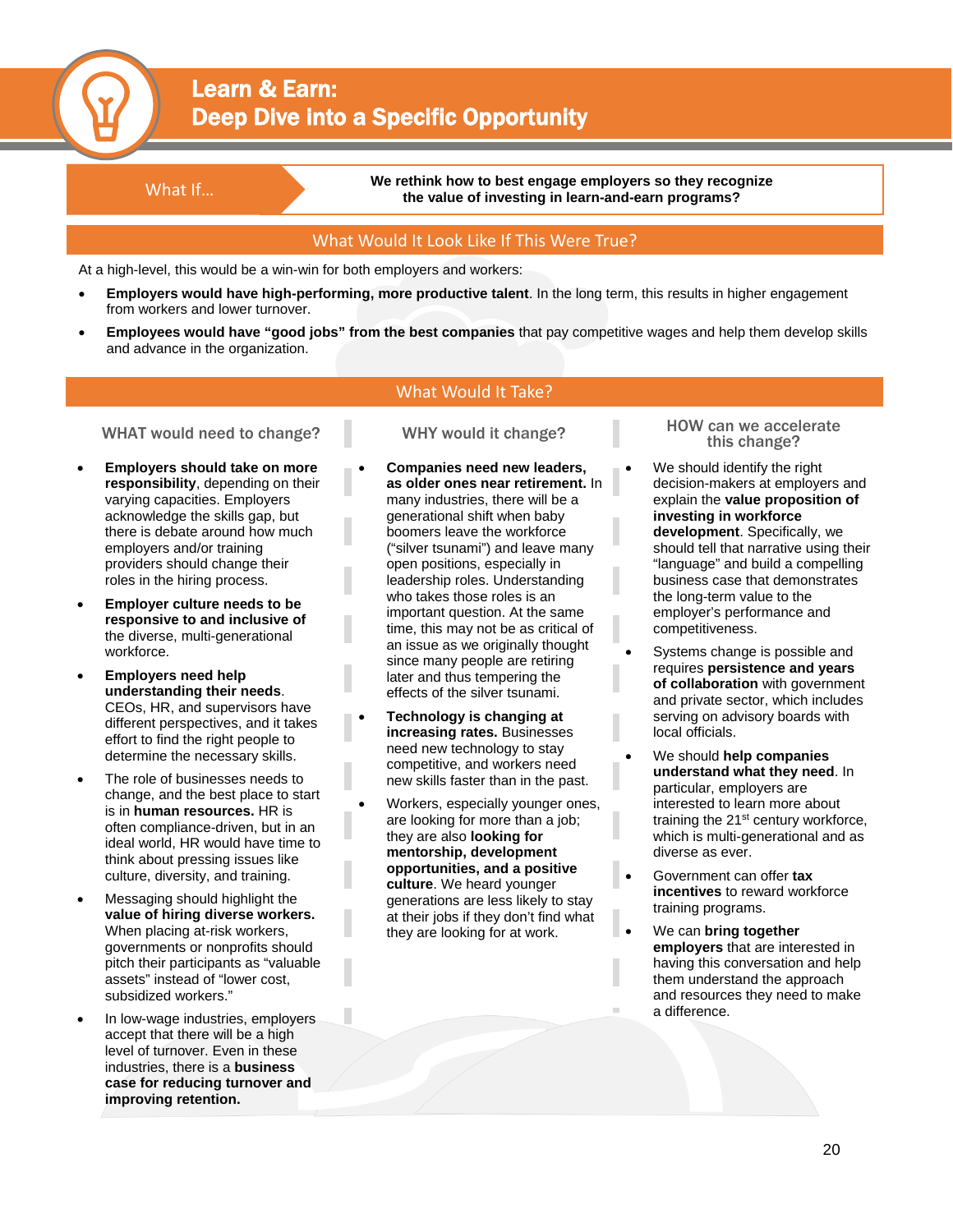#### What Types of Near-Term Interventions Could Help?

- **Governments can incent and reward employers to invest in workforce development.** For example, governments often have preferred contractors, where they pledge to purchase a certain percent of services or products from small businesses or veteran-owned businesses. In addition, the County of Los Angeles also gives preference to social enterprises through a 15% bid price reduction for certain product or service requests. Building off these public procurement incentives, **governments could choose to only buy from companies that treat their workers well or are hiring fairly**. In the near term, it would be challenging to define these terms and measure employers, but there can be steps to help flesh out what this would look like and what conversations would need to happen.
- There is an opportunity to **consult for employers about diversity, equity, and inclusion** in a way that can expand their employee base and hire more of the people that nonprofits serve.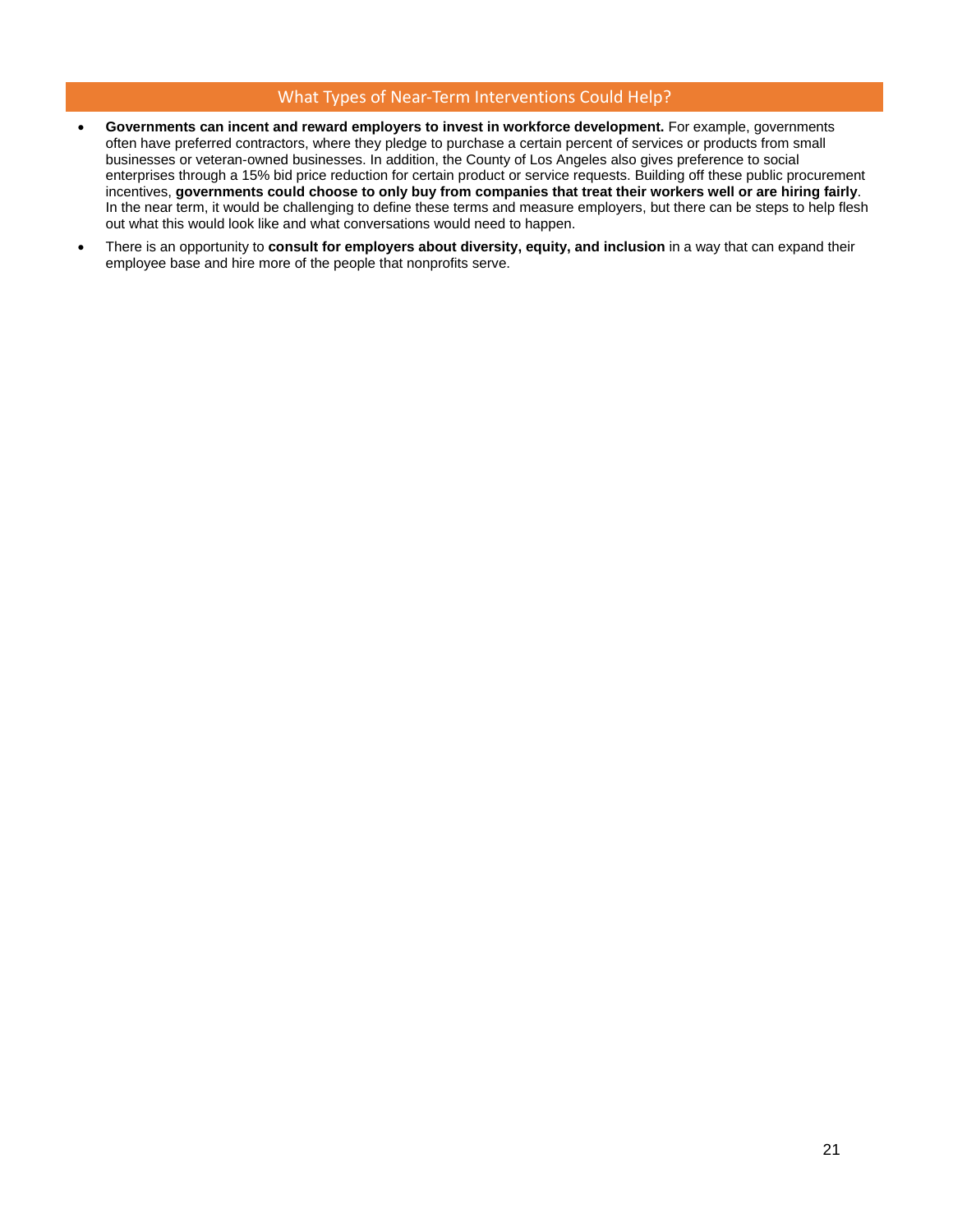## Learn & Earn: Deep Dive into a Specific Opportunity

We clarify and expand what counts as a "credential" so workers can better translate<br>their life experiences into demonstrable compatencies valued by employers? **their life experiences into demonstrable competencies valued by employers?**

#### What Would It Look Like If This Were True?

- Job seekers would have a way to **translate passions, talents, and life experiences** (e.g., planning their own wedding) **into competencies** (e.g., project management, event planning), which would be valued and can help them get jobs.
- Employers would **value and recognize demonstrated skills regardless of where they came from**. Therefore, they would be able to find more skilled workers suited for employment, potentially bridging the skills gap or mismatch.
- **Upskilling would be democratized**, rather than solely granted by educational institutions.

#### What Would It Take?

#### WHAT would need to change? WHY would it change?

- There should be ways to **articulate competencies** that are developed from a wide range of experiences.
- Employers would have to invest the time to **create competencybased job descriptions**. This requires a competency analysis of their roles, which could be accomplished by surveying their skilled employees. Then the necessary competencies should be clearly articulated to the labor market.
- Skills and competencies developed through on-the-job training, apprenticeships, and other work-based learning opportunities would need to be recognized and earn credit towards **industry-recognized credential or company-approved competencies** and become part of a broader education system.
- The **view of education** would be expanded. People can learn anywhere, and college is one of many places. Students should feel empowered to market nonacademic skills.
- WIBs would need to explore **indemand skills** that span across industries, in addition to focusing on high demand industries. For example, WIBs could support data analytics trainings across advanced manufacturing, healthcare, and high tech.

- In a tight labor market, **employers are looking at new ways to evaluate talent**. Now more than ever, they recognize that learning happens in a variety of places and experiences. In particular, many low- to moderate-income individuals have learned skills through non-traditional training or academic programs that are often not formally recognized.
- **Top-down job requirements don't work** if employers don't understand what each job takes. Skilled employees acknowledging their role in the talent development process and job seekers proactively offering their skills to employers can help make this cultural shift.
- **The acceleration of technology changes demand, skills, and expertise.** The new reality is that skills can be developed in many places; for instance, millennials and Gen Z grew up as digital natives and possess technological skills that employers may value, even if they don't have formal credentials.

HOW can we accelerate

- We can **develop a marketing campaign to value skills and competency**, in addition to credentials or pedigree. These efforts would help gain buy-in from key stakeholders.
- We can **change the "traditional" message** regarding what creates value for employers (skills and competency over credentials and pedigree). We have to redefine what it means to qualify for a job.
- There should be more training opportunities at work. We can **identify non-traditional practices**, such as bringing classes to work to obtain college credit at workplaces.
- We can create employer collaboratives, grouped by industry, to break down **skill needs into competencies**, so they can be easily translated to life experiences or non-traditional training programs.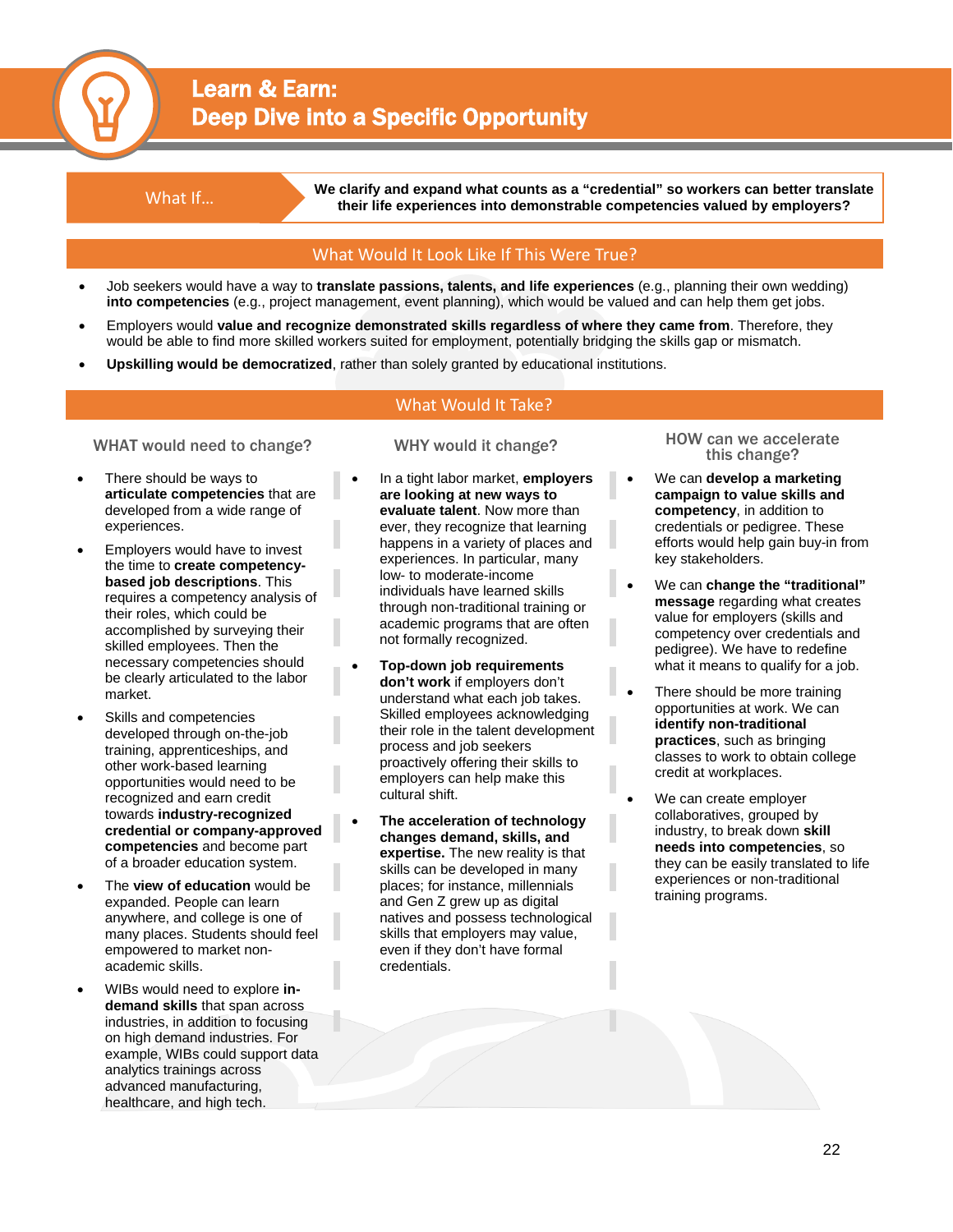#### What Types of Near-Term Interventions Could Help?

- A technology platform can serve as a **regional digital marketplace** that uses analytical tools to translate skills into competencies. Employers can post job descriptions, sought competencies, and endorsed programs, while job seekers can post resumes and life experiences. The interactive platform recommends jobs by matching information.
- We can help the education system see work-based learning in action. We can establish Regional Workplace Centers, which are **physical talent hubs co-located at businesses and college campuses** where students can learn on the job, receive resume help, or find mentors or coaches. In addition, colleges or others can help employers complete apprenticeship registration paperwork; this would help create a streamlined process where employers can easily find and immediately hire apprentices.

# <span id="page-22-0"></span>3) Acknowledgements

We would like to thank the following people for the contributions before and during the convening that help us all further our understanding of the potential for expanding the impact of learn-and-earn strategies in California:

| <b>Organization</b>                                        | <b>Name</b>                    | <b>Title</b>                                                                       |
|------------------------------------------------------------|--------------------------------|------------------------------------------------------------------------------------|
| The Brotherhood Crusade                                    | <b>Charisse Bremond-Weaver</b> | President and CEO                                                                  |
| The Brotherhood Crusade                                    | George Weaver                  | Program Director                                                                   |
| Center for Employment<br>Opportunities                     | Sarah Glenn-Leistikow          | <b>County Director</b>                                                             |
| <b>Center for Employment</b><br>Opportunities              | <b>Bill Heiser</b>             | Senior Director, California and<br><b>Strategic Initiatives</b>                    |
| <b>Chaffey College</b>                                     | <b>Kenneth Eaves</b>           | <b>TAACCCT Industry Liaison</b>                                                    |
| <b>Chaffey College</b>                                     | Sandra Sisco                   | Director, Economic<br>Development/InTech Center;<br><b>TAACCCT Project Manager</b> |
| <b>Chaffey College</b>                                     | Deborah Smith                  | <b>Community Training Coordinator</b>                                              |
| The Hartford                                               | Cindy Angelini                 | Registered Apprenticeship Manager                                                  |
| <b>Inland Empire Economic</b><br>Partnership               | Jason Cordova                  | Director of Education and<br>Workforce Development                                 |
| Inland Empire Regional Chamber of<br>Commerce              | <b>Edward Ornelas</b>          | President                                                                          |
| Jobs for the Future                                        | Deborah Kobes                  | Associate Director, Building<br><b>Economic Opportunity</b>                        |
| Jewish Vocational Services of LA                           | Kim Fedrick                    | Associate Director, Grants                                                         |
| Jewish Vocational Services of LA                           | Claudia Finkel                 | <b>Chief Operating Officer</b>                                                     |
| LA Chamber of Commerce                                     | Alma Salazar                   | Vice President, Education and<br><b>Workforce Development</b>                      |
| LA Economic and Workforce<br><b>Development Department</b> | Jan Perry                      | General Manager                                                                    |
| LA Economic and Workforce<br>Development Department        | <b>Robert Sainz</b>            | Assistant General Manager,<br>Operations                                           |
| LA Trade Tech Community College                            | Leticia Barajas                | Vice President, Pathways,<br>Innovation, and Institutional<br>Effectiveness        |
| LeadersUp                                                  | <b>Corey Matthews</b>          | National Director of Impact                                                        |
| LeadersUp                                                  | Jeffery Wallace                | President and CEO                                                                  |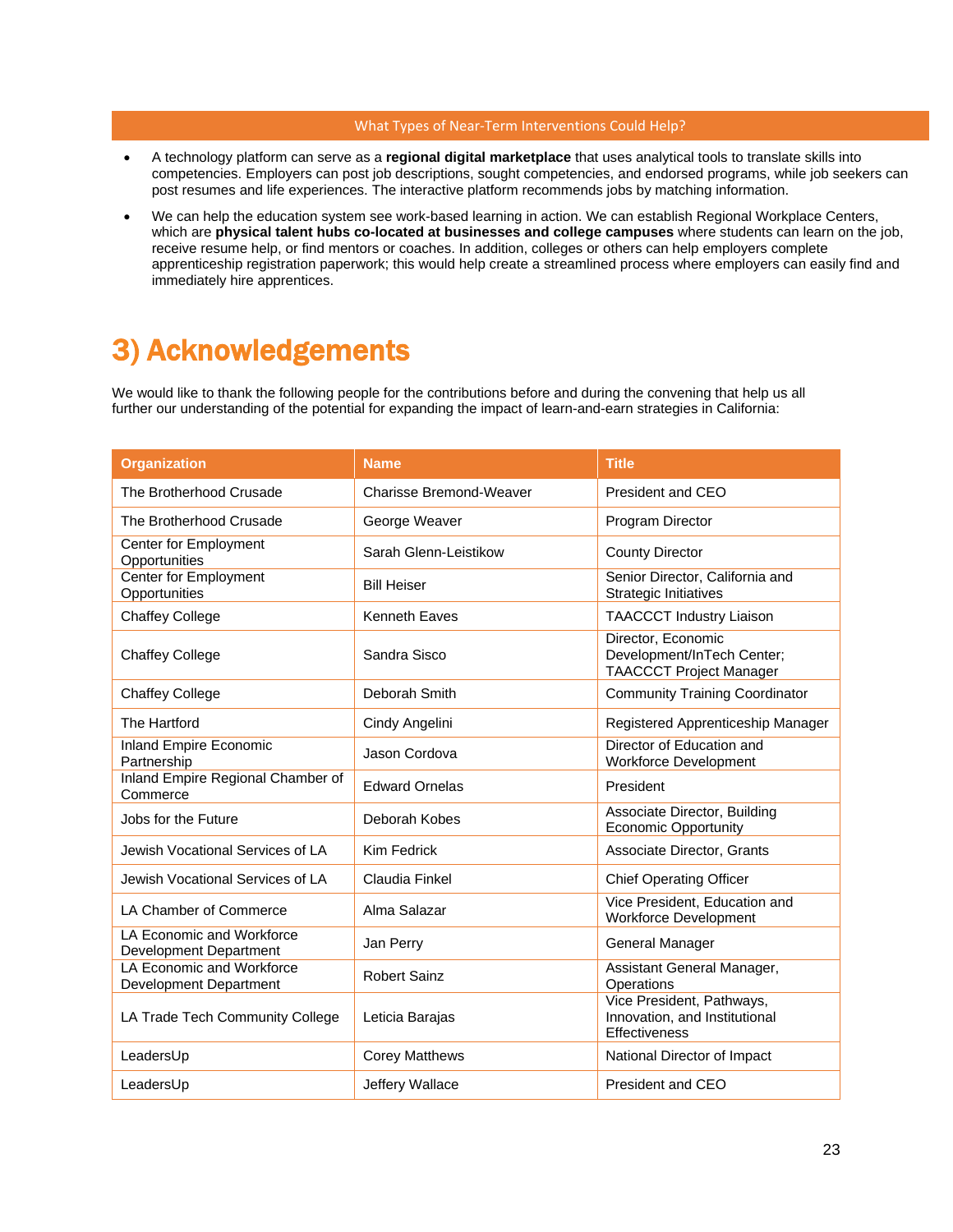| <b>Managed Career Solutions</b>                                    | <b>Philip Starr</b>    | <b>Executive Director and Vice</b><br>President                              |
|--------------------------------------------------------------------|------------------------|------------------------------------------------------------------------------|
| Norco College                                                      | <b>Charles Henkels</b> | Apprenticeship Director                                                      |
| <b>Riverside County Economic</b><br>Development Agency             | Carrie Harmon          | Deputy Director                                                              |
| <b>Riverside County Economic</b><br>Development Agency             | Heidi Marshall         | <b>Assistant Director</b>                                                    |
| San Bernardino County Economic<br>Development Agency               | Reg Javier             | Deputy Executive Officer of<br>Workforce and Economic<br>Development         |
| Strong Workforce Program<br>Consortium of CA Community<br>Colleges | Julie Pehkonen         | Chair                                                                        |
| <b>Worker Education and Resource</b><br>Center                     | Diane Factor           | <b>Founding Director</b>                                                     |
| Year Up                                                            | Jay Banfield           | Chief Officer of Innovation and<br>Scale; Managing Director of<br>California |
| Year Up                                                            | Michael Faught         | Executive Director, Los Angeles                                              |
| <b>YWCA Greater Los Angeles</b>                                    | Cynthia Heard          | Vice President, Business<br>Development & Communications                     |
| <b>YWCA Greater Los Angeles</b>                                    | Faye Washington        | President and CEO                                                            |

<sup>1</sup> Sarah Bohn. "California's Need for Skilled Workers" (Public Policy Institute of California, 2014). -

<span id="page-23-4"></span><sup>5</sup> "Fact Sheet: Investing More Than \$50 Million through ApprenticeshipUSA to Expand Proven Pathways into the Middle Class" (The White House, Office of the Press Secretary, 2017), 1.

<https://www.dol.gov/sites/default/files/newsroom/newsreleases/WhiteHouseFactSheet-ApprenticeshipUSA-FY2016.pdf>

<span id="page-23-5"></span><sup>6</sup> "Frequently Asked Questions about the Apprenticeship Program" (U.S. Department of Labor, 2017). [https://www.dol.gov/featured/apprenticeship/faqs.](https://www.dol.gov/featured/apprenticeship/faqs)

<span id="page-23-6"></span><sup>7</sup> "Apprenticeships: Earning While Learning" (California Career Center, 2017). [https://www.calcareercenter.org/Home/Content?contentID=143.](https://www.calcareercenter.org/Home/Content?contentID=143)

<span id="page-23-7"></span><sup>8</sup> Robert I. Lerman. "Can the United States Expand Apprenticeship? Lessons from Experience" (IZA Institute of Labor Economics, 2012), 7. [http://auislandora.wrlc.org/islandora/object/auislandora%3A64030/datastream/PDF/view.](http://auislandora.wrlc.org/islandora/object/auislandora%3A64030/datastream/PDF/view)

<span id="page-23-8"></span>9 "Apprenticeship USA Toolkit: Frequently Asked Questions" (U.S. Department of Labor, 2016). [https://www.dol.gov/apprenticeship/toolkit/toolkitfaq.htm.](https://www.dol.gov/apprenticeship/toolkit/toolkitfaq.htm) 

<span id="page-23-9"></span><sup>10</sup> Lauren Mackie. "The Apprenticeship Guide: Altering the Perception of Manufacturing in the U.S." (Penn Foster, 2017). [https://fosteredu.pennfoster.edu/the-apprenticeship-guide-altering-the-perception-of-manufacturing-in-the-u.s.](https://fosteredu.pennfoster.edu/the-apprenticeship-guide-altering-the-perception-of-manufacturing-in-the-u.s) 

<span id="page-23-11"></span> $12$  Ihid

<span id="page-23-12"></span><sup>13</sup> Robert I. Lerman. "Can the United States Expand Apprenticeship? Lessons from Experience" (IZA Institute of Labor Economics, 2012), 8. [http://auislandora.wrlc.org/islandora/object/auislandora%3A64030/datastream/PDF/view.](http://auislandora.wrlc.org/islandora/object/auislandora%3A64030/datastream/PDF/view)

<span id="page-23-13"></span><sup>14</sup> "The Federal Resources Playbook for Registered Apprenticeship" (Employment and Training Administration, U.S. Department of Labor, 2014), 7[. https://www.doleta.gov/oa/federalresources/playbook.pdf.](https://www.doleta.gov/oa/federalresources/playbook.pdf) 

<span id="page-23-14"></span><sup>15</sup> Susan Helper, Ryan Noonan, Jessica R. Nicholson, and David Langdon. "The Benefits and Costs of Apprenticeships: A Business Perspective" (Office of the Chief Economist, Economics and Statistics Administration, U.S. Department of Commerce, 2016), 2. [https://www.esa.gov/sites/default/files/the-benefits-and-costs-of-apprenticeships-a-business-perspective.pdf.](https://www.esa.gov/sites/default/files/the-benefits-and-costs-of-apprenticeships-a-business-perspective.pdf) 

<span id="page-23-1"></span><span id="page-23-0"></span>[http://www.ppic.org/publication/californias-need-for-skilled-workers/.](http://www.ppic.org/publication/californias-need-for-skilled-workers/) 2 "2015 Legislative Report" (California Division of Apprenticeship Standards, 2015), 7. [https://www.dir.ca.gov/DAS/reports/2015LegReport.pdf.](https://www.dir.ca.gov/DAS/reports/2015LegReport.pdf) 

<span id="page-23-2"></span><sup>&</sup>lt;sup>3</sup> "California Apprenticeship Council Newsletter 1<sup>st</sup> Quarter 2017" (California Division of Apprenticeship Standards, 2017), 4. [https://www.dir.ca.gov/CAC/ReportsPublications/CACNewsletter1stQuarter2017.pdf.](https://www.dir.ca.gov/CAC/ReportsPublications/CACNewsletter1stQuarter2017.pdf) 

<span id="page-23-3"></span><sup>4</sup> "Frequently Asked Questions about the Apprenticeship Program" (U.S. Department of Labor, 2017). [https://www.dol.gov/featured/apprenticeship/faqs.](https://www.dol.gov/featured/apprenticeship/faqs)

<span id="page-23-10"></span><sup>11</sup> Philip D. Gardner and Kenneth R. Bartkus. "An Analysis of U.S. Learn-and-Earn Programs" (Collegiate Employment Research Institute, 2010), 4. [http://www.ceri.msu.edu/wp-content/uploads/2010/01/Analysis-of-Learn-and-Earn1.pdf.](http://www.ceri.msu.edu/wp-content/uploads/2010/01/Analysis-of-Learn-and-Earn1.pdf)

<span id="page-23-15"></span><sup>&</sup>lt;sup>16</sup> Robert I. Lerman, Lauren Eyster, and Kate Chambers, "The Benefits and Challenges of Registered Apprenticeship: The Sponsors' Perspective" (U.S. Department of Labor, 2009", 16.